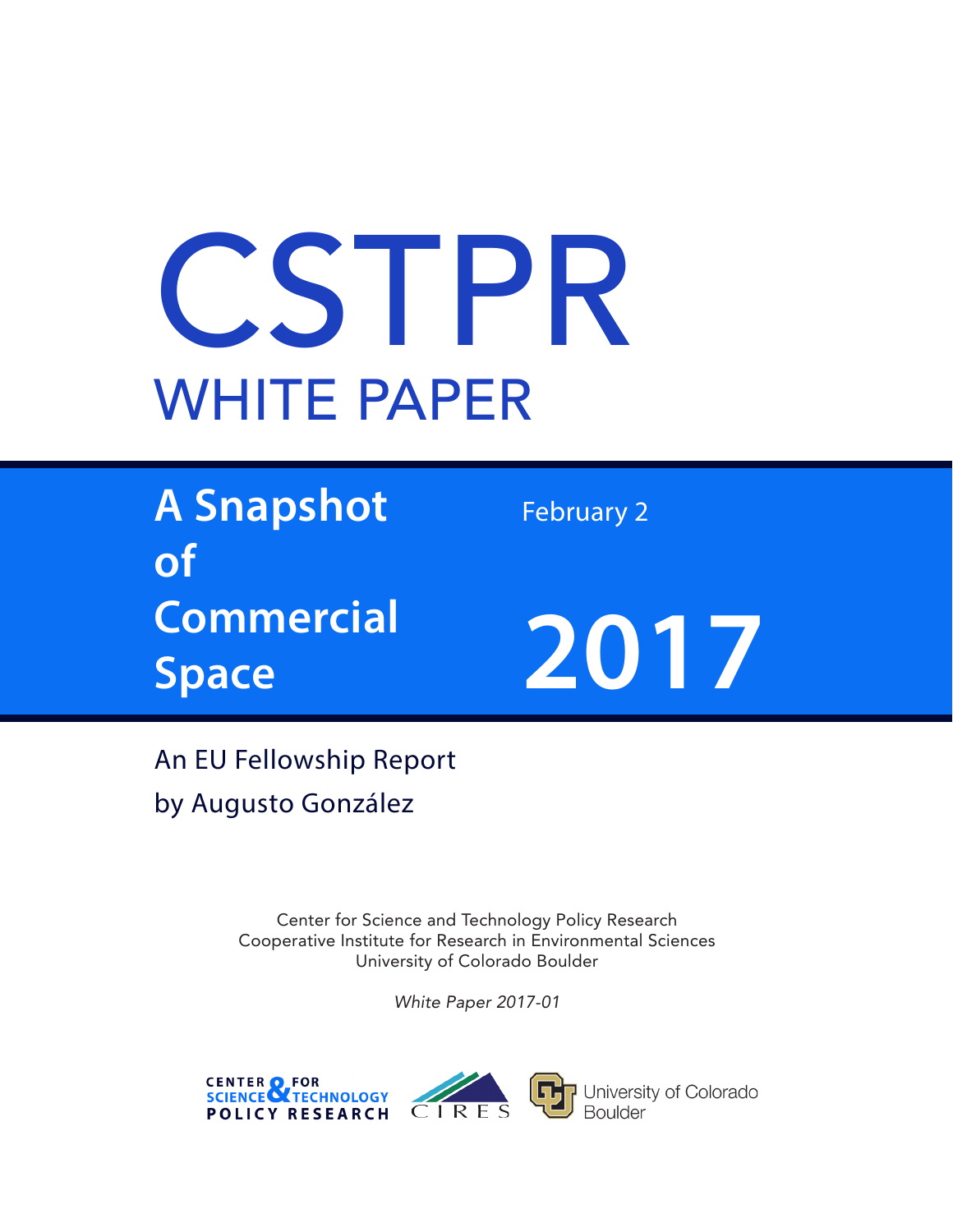## A Snapshot of Commercial Space

### EU Fellowship Report by Augusto González

This report addresses space commercialisation as perceived by the people connected to the aerospace sector who I had the chance to meet, talk to or just listened to during a semester as an EU Fellow and visiting research scholar at University of Colorado – Boulder. It is indeed a snapshot of commercial space. In its final section, the report examines the relevance of some of the key findings from a European space policy perspective.

February 2, 2017

Center for Science and Technology Policy Research Cooperative Institute for Research in Environmental Sciences University of Colorado Boulder

*White Paper 2017-01*





University of Colorado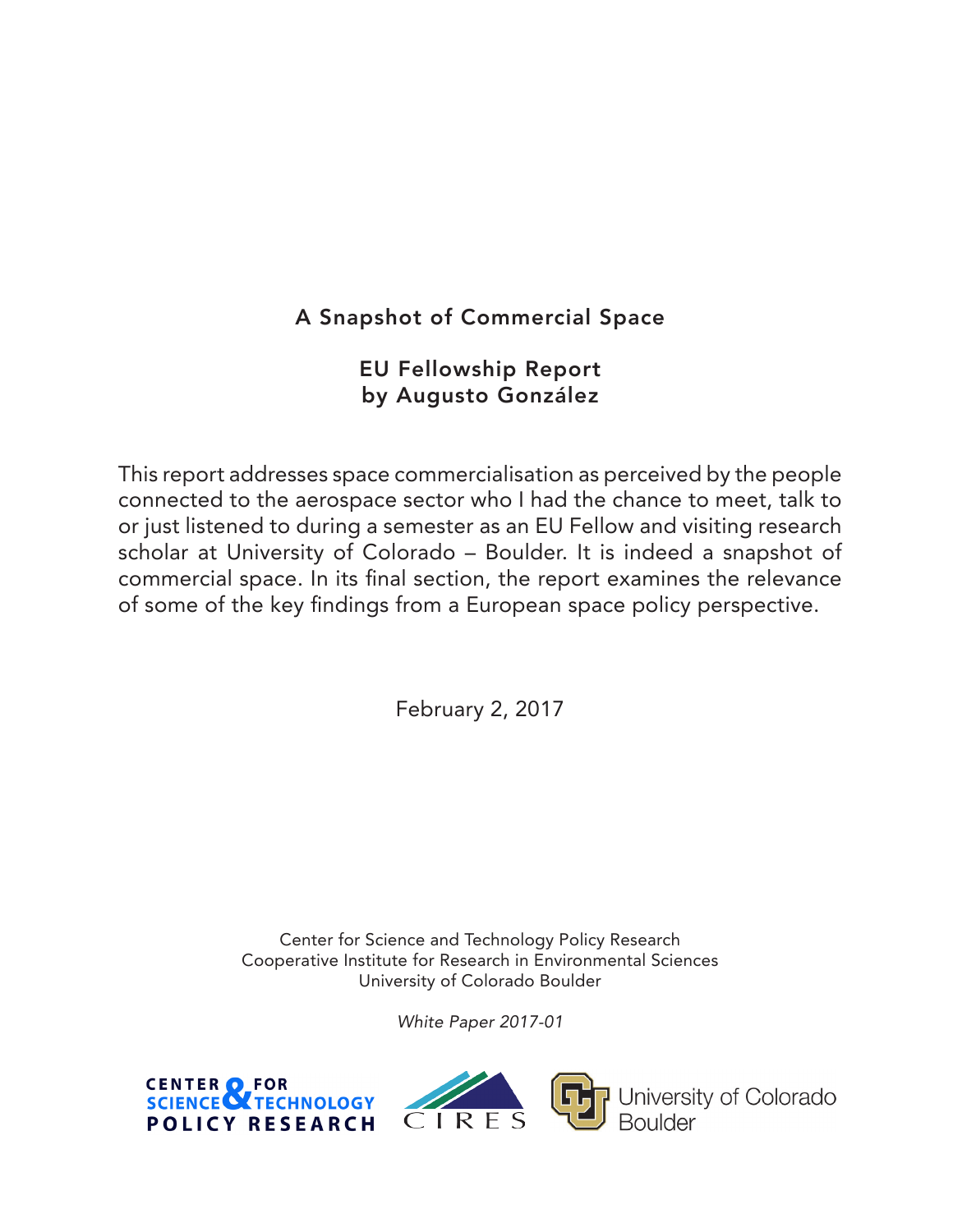# **CONTENTS**

|                                                                                 | 1  |
|---------------------------------------------------------------------------------|----|
|                                                                                 | 2  |
| 3. Private and public funding in the development of commercial space activities | 4  |
| 4. Space exploration and science missions drive commercial space development    | 7  |
|                                                                                 | 8  |
|                                                                                 | 8  |
|                                                                                 | 9  |
|                                                                                 | 10 |
|                                                                                 | 11 |
|                                                                                 | 12 |
| 7. A concerted effort at state level to promote the space sector                | 15 |
|                                                                                 | 16 |
|                                                                                 | 17 |
|                                                                                 | 19 |
|                                                                                 | 20 |
|                                                                                 | 21 |
|                                                                                 | 22 |
|                                                                                 | 23 |
|                                                                                 | 23 |
|                                                                                 | 23 |
|                                                                                 | 24 |
|                                                                                 | 25 |
|                                                                                 | 25 |
|                                                                                 | 26 |
|                                                                                 | 26 |
|                                                                                 | 27 |
|                                                                                 |    |
| 27                                                                              |    |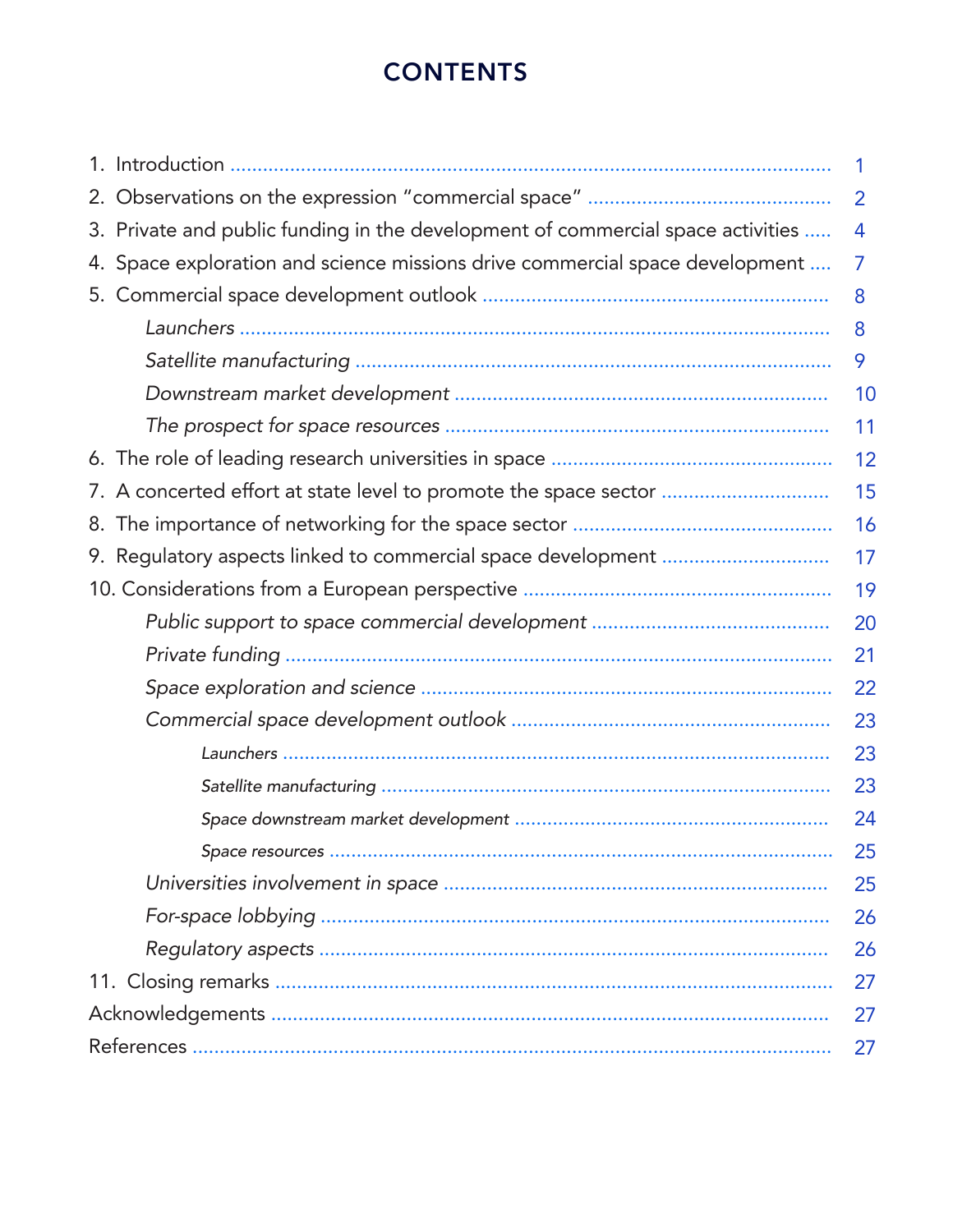## 1. INTRODUCTION

Colorado has a vibrant aerospace sector and tightly knit community of dynamic aerospace stakeholders from academia, government and industry, which provides an excellent environment to investigate the subject of this report. The report is based primarily on input gathered through face to face interviews, informal discussions and attendance at several relevant events, from August 15th to December 15th, 2016.

In so far as possible, I have tried to identify the sources for specific input reflected in the report. However, this is not always possible as, at times, the same idea has been echoed by several people or it has emerged from one of the numerous informal conversations.

There is, of course, a little bit of my own observations and perceptions, as well as a personal attempt at organising the main ideas emerging from my discussions. The final section reflects exclusively my own personal views.

There are excellent descriptions of the Colorado aerospace sector in the web pages of the Metro Denver Economic Development Corporation<sup>1</sup> or those of the Colorado Office for Economic Development and International Trade2 .

In order to put this report into context, I would highlight that Colorado has nearly 170 businesses classified as aerospace companies, and more than 400 companies and suppliers providing space-related products and services. Direct employment in the aerospace cluster totals 25.120 private sector workers. Colorado ranks first in the U.S. in terms of aerospace employment as a percentage of total employment and second in total private-sector employment (Metro Denver Economic Development Corporation 2016).

Colorado boasts world-class universities and research intuitions that provide highly skilled workforce to aerospace industry and play a role of their own in designing, developing and running space missions. University of Colorado ranks first in the U.S. in terms of funding received from NASA.

Last but not least, the presence of several aerospace defence facilities and federal agencies contribute to the development of the aerospace industry as well as to the positive synergies between academia, industry and government.

In the words of Maj. Gen. (Ret.) Jay Lindell (2016a), Colorado's Aerospace and Defence Champion, *the key to the attractiveness of Colorado for aerospace companies is the favourable business climate (a notion that encompasses all elements that determine cost as well as ease of establishing and operating a business). Colorado competes well with Silicon Valley in terms of access to talent and living conditions in Colorado (not least its natural*  environment) are attractive to the highly educated type of people aerospace industry *employs*.

To conclude this introduction, I would like to pay special tribute to Dr Max Boykoff, Director of the Center for Science and Technology Policy Research<sup>3</sup> (CSTPR), who was my faculty

1

<sup>1</sup> http://www.metrodenver.org/industries/aerospace

<sup>2</sup> http://choosecolorado.com/key-industries/aerospace

<sup>3</sup> The Center for Science and Technology Policy Research (CSTPR) is part of the University of Colorado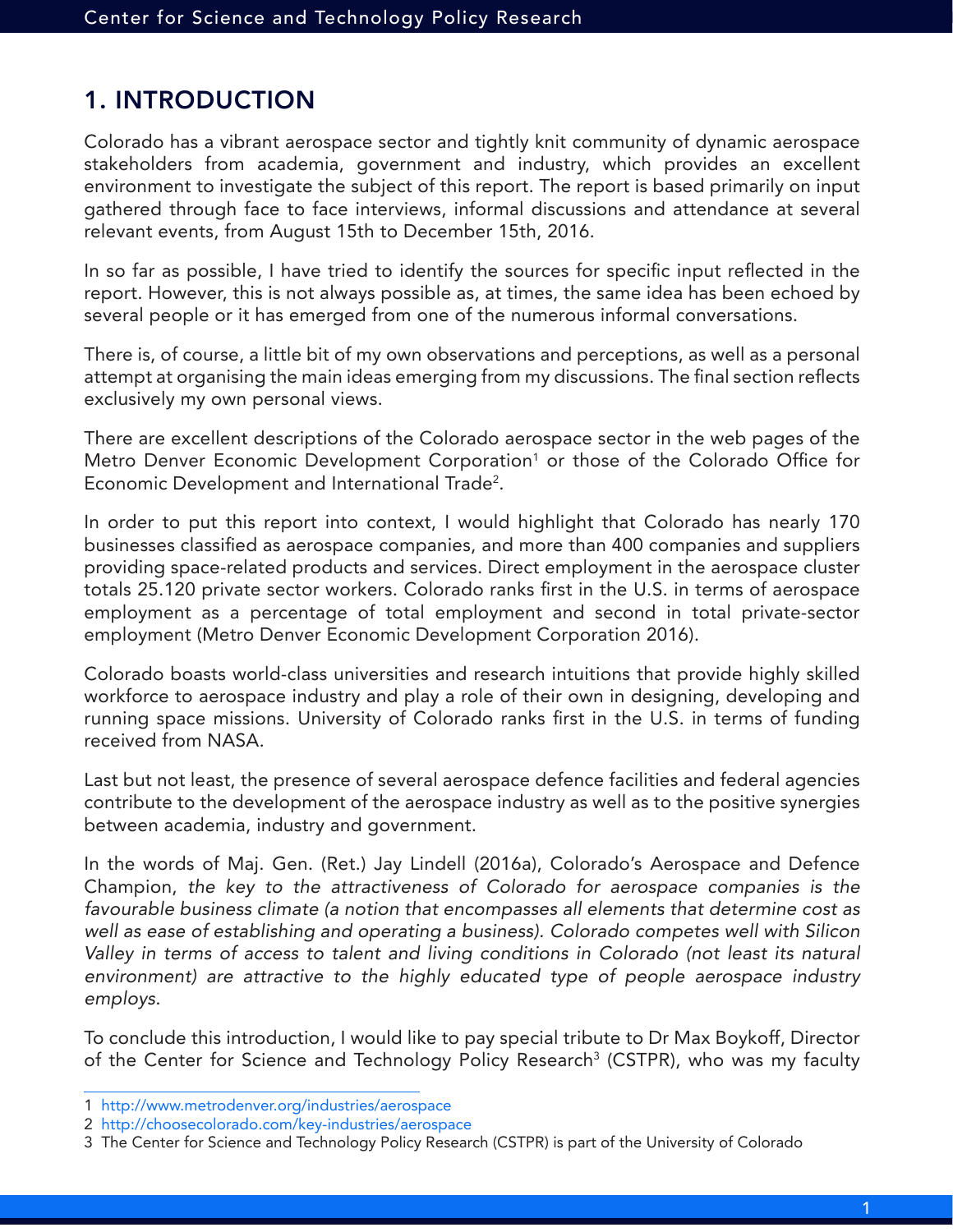host during my stay in Boulder. CSTPR provides a unique cross-disciplinary space where researchers can pursue science-technology-policy endeavours to fulfil that mission to improve how science and technology policies and politics meet societal needs. As Dr Boykoff points out, data obtained from space is critically important for environmental sciences and essential in science-based policy formulation and decision making for environment as well as for climate change mitigation and adaptation; he believes it is important for CSTPR to reinforce its capacity to tap the potential of remote sensing big data analytics. Dr Boykoff concurs with the opinion that the demand for interpretative data products and services, many of which may have environmental applications, will continue to grow and this is likely to have a positive impact in the development of commercial space.

## 2. OBSERVATIONS ON THE EXPRESSION "COMMERCIAL SPACE"

The 2010 National Space Policy stated that *"commercial," for the purposes of this policy, refers to space goods, services, or activities provided by private sector enterprises that bear a reasonable portion of the investment risk and responsibility for the activity, operate in*  accordance with typical market-based incentives for controlling cost and optimizing return *on investment, and have the legal capacity to offer these goods or services to existing or potential nongovernmental customers* (The White House 2010).

Beyond this definition, there are different interpretations as to the meaning of commercial space4 . There are voices that consider this notion of "commercial space" too broad and not one that adequately conveys the evolution in space activities. As one of my interlocutors put it *"commercial space" is a misnomer*. U.S. space manufacturing companies are all commercial. However, most of these companies have traditionally done most of their work under federal government contracts. Therefore, to speak of commercial space does not necessarily convey a clear idea of what it is that the expression actually refers to (O'Neil 2016).

For decades, space infrastructure has been manufactured by companies in a process that would fall within the above definition of "commercial". Even if mission design and funding were primarily public, private capital has historically been present in the space sector and continues to co-exist alongside governmental funding.

If "commercial space" were to be equated with space activities that are non-dependent from public funding (or publicly owned infrastructure), then the remit of actual "commercial space" would be limited to Satcom companies and suborbital flight<sup>5</sup>. It would be perhaps more telling to look into what has changed in the way space business and activities are being conducted.

Cooperative Institute for Research in Environmental Sciences (CIRES).

<sup>4</sup> The spacepolicyonline.com provides a good overview of "commercial space" http://www.spacepolicyonline.com/commercial.

<sup>5</sup> Telecommunications is the one space subsector that is purely commercial and non-dependent from public funding support. Suborbital flight has not benefited from the same governmental funding that traditional launcher manufacturing companies have and are primarily commercial ventures. Remote sensing systems first emerged and developed to meet defence and scientific needs; there is an increasing number of privately-owned remote sensing satellites, but these rely heavily on government sales. Satellite navigation systems are still primarily the result of massive public investment and space transportation systems are all dependent on government funding to a lesser or greater extent.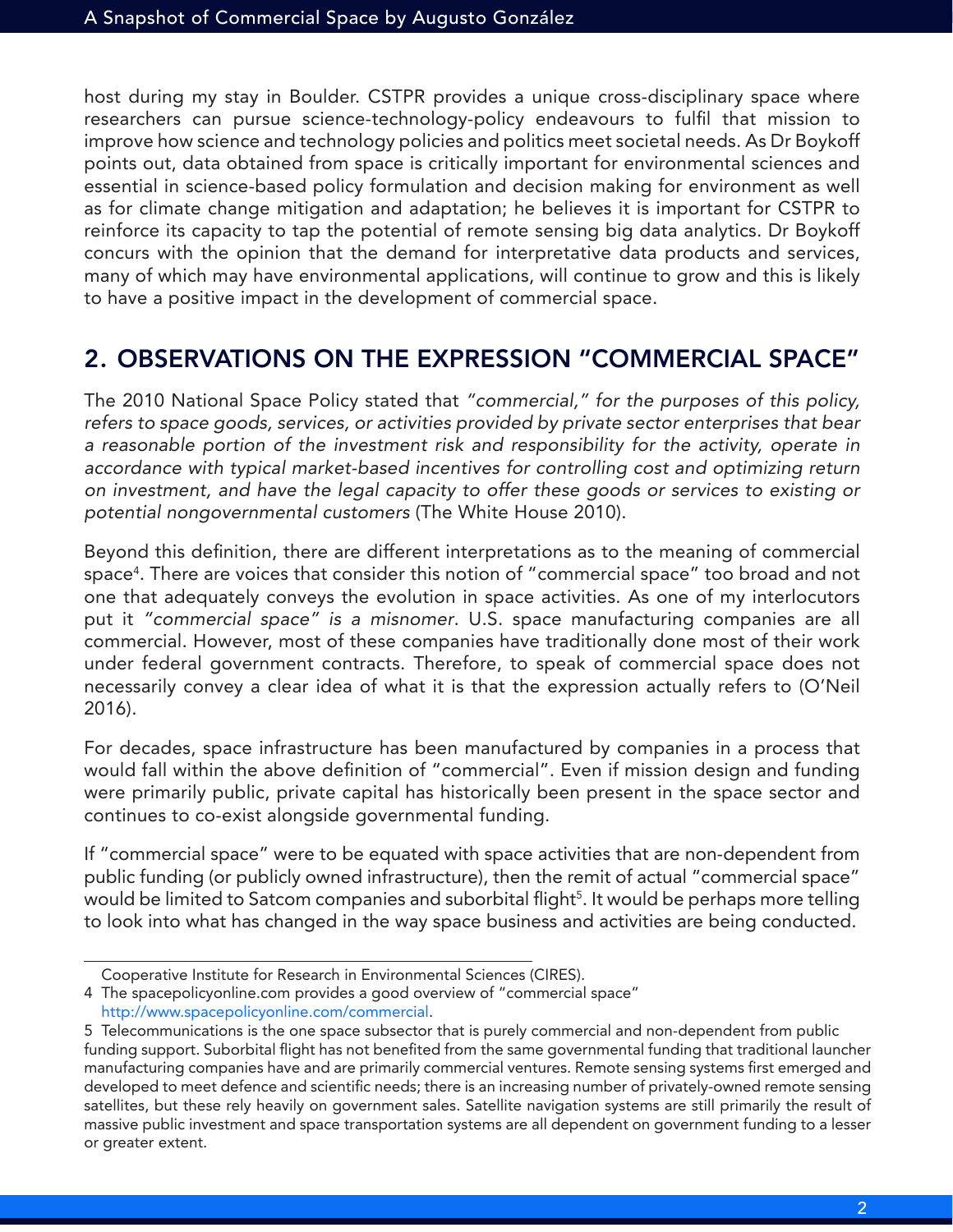In recent years space activities have been characterised by an increasing recourse to offthe-shelf technology, serial production and changes in manufacturing processes that have lowered costs and make space generally more accessible, on one hand, to companies willing to develop activities in this sector and, on the other, to end customers for space-based products and services.

There is an ongoing change driven by improved manufacturing processes, improved material characteristics and more reliable and readily available triple E (Electric, Electronic and Electromechanical) parts. Nowadays, the reproducibility and reliability of triple E components is such that, in many instances, it is no longer necessary to have components specifically made for space. Space is no longer a self-contained industrial sector and there is no clear divide between space and non-space companies. Non-space companies are capable of delivering high precision design, high purity materials and excellent production quality controls which are up to par with those of traditional space companies (Miller 2016). This is also true for many small aerospace companies, which provide high-precision responses for big or small space missions. Their strength lies in their capacity to provide solutions within short deadlines. From a technological standpoint they can match and even better quality standards of much larger aerospace companies; however, these large companies cannot compete with the small ones' capacity for customised response and product/service delivery times (Kennedy 2016). Another aspect to consider is that a growing number of companies offer customers the possibility of saving significant amounts of time and money through their modelling, simulation and testing capacities; as a consequence, the need for in-orbit demonstration and validation for space components is significantly less of a constraint than it used to be.

Some non-space companies identified a need for spacecraft components and found that it was relatively easy or worthwhile to certify for space use products that were already being produced for terrestrial use, becoming suppliers for space systems<sup>6</sup> (Simpson 2016; Simpson 2010). Another aspect is that the space sector has entered a new phase where the private sector innovation cycle is faster than the government acquisition process.

Commercial space development has been linked to new approaches in federal government spending in space. NASA's Commercial Orbital Transportation Systems approach<sup>7</sup> is a novel way of engaging with industry and is proving to be quite effective in both stimulating competition in the space sector and in containing costs (O'Neil 2016). NASA has become less directive and increasingly driven by commercial considerations (Mazzucato and Robinson 2016).

When confronted with the need to work with limited budgets, private companies are clearly better at sticking to those budgets than governmental organisations. A view often repeated in U.S. space circles is that the U.S. is lagging behind in innovation because most technological challenges have been overcome by throwing unlimited government funds at them. NASA's commercial space support schemes clearly seek to address that criticism.

It is worth noting that NASA openly admits its part of responsibility in the confusion around

<sup>6</sup> ABSL Power Solutions, now part of Enersys, a company specialised in lithium-ion cells and batteries is a good example of this.

<sup>7</sup> https://www.nasa.gov/content/cots-program-approach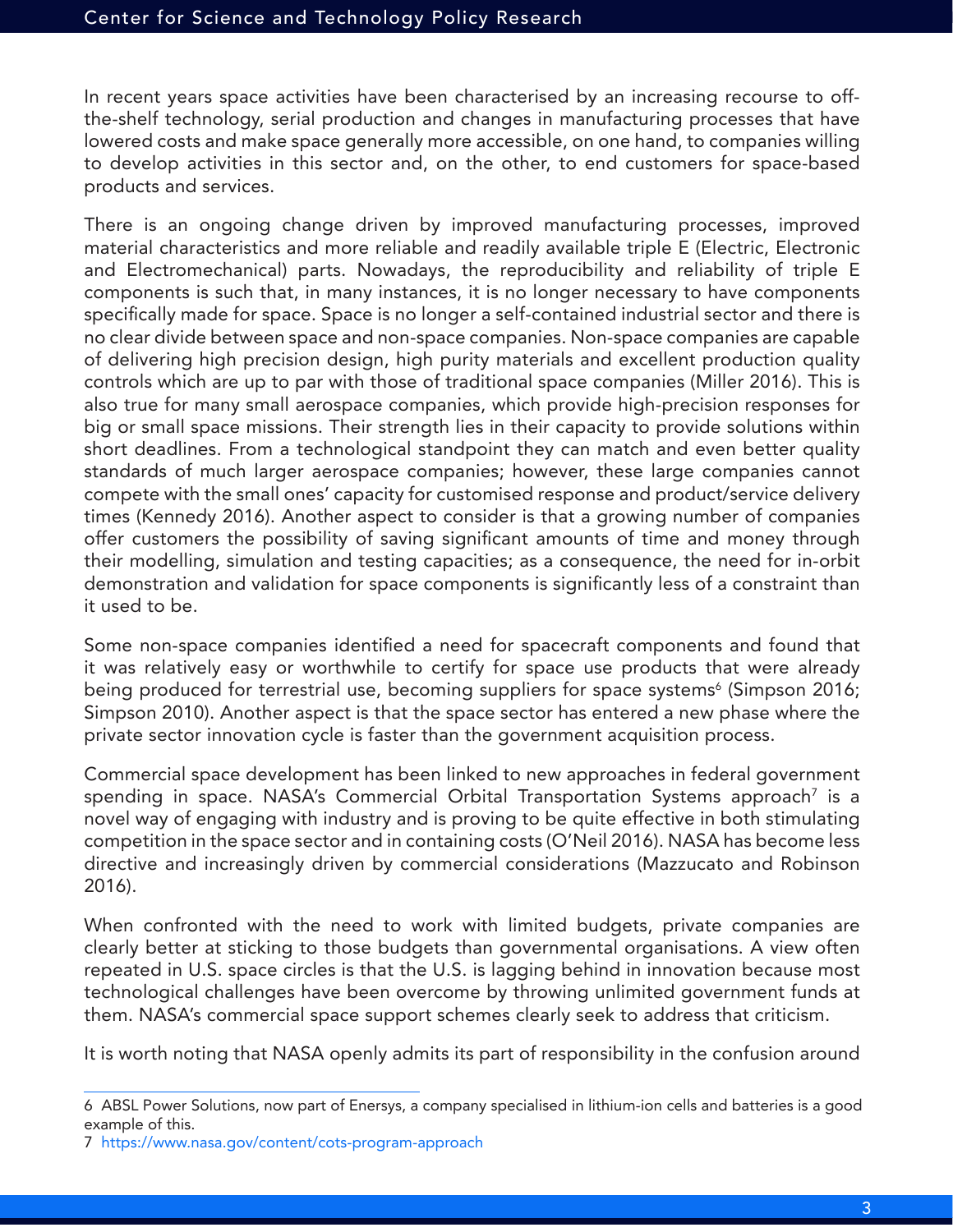the expression "commercial space". For NASA, commercial space is primarily about human space flight and space cargo transportation. 95% of NASA funding for commercial space development is destined to human space flight and cargo, compared with 5% to science and technology developments with potential commercial applications (Scimemi 2016). In NASA's own words, *commercial Crew and Cargo Program is the critical enabler for further American space economic development* (NASA 2014).

New Space or New Space Economy are expressions that are being used by some authors to refer to this evolving space landscape which is characterised by new entrants, changing production methods, new business models and novel government procurement approaches. I have noticed, however, that these expressions were rarely used in the many conversations I had. For the sake of simplicity, I will stick to "commercial space" and "commercial space activities", which, for the purpose of this report, are to be interpreted in the broadest sense, i.e. including activities where a company sells goods or services to private consumers (even though the satellite infrastructure is owned by government) as well as activities where a company provides goods and services primarily to government customers.

## 3. PRIVATE AND PUBLIC FUNDING IN THE DEVELOPMENT OF COMMERCIAL SPACE ACTIVITIES

The development of commercial space activities is associated with the affluence of venture capital. The 2015 *Start-Up Space* report by The Tauri Group provides excellent insight into facts and trends in private investment in space start-ups; it reveals that there has been an exponential increase in various types of private investment since 2000 (The Tauri Group 2015). Although there are no precise figures that may give an indication of what private funding for space looks like at a global level, it seems plausible that as space activities expand, space will become increasingly attractive to private investors.

Private investment in space is not a new phenomenon; there has been private investment in space for decades. Many companies, with a perhaps less flamboyant leadership than Space X, have been investing in space money made in areas that have little to do with aerospace. Ball is a case in point.

The Tauri report also provides a good insight into private investment motivations. The key to attracting investors' interest in ambitious space ventures is the combination of new, truly disruptive ideas and solid business plans. Greater availability of components, lower cost of access to space, growing importance of software and the tremendous progress in ground simulation which saves years of testing that were necessary in the past are factors that do not escape private investors and contribute to stimulate commercial space development (Juverston 2016).

The vast majority of companies in the aerospace sector are small companies. The U.S. does not lack support schemes targeted at those companies, such as NASA's Small Business Innovation Research/Small Business Technology Transfer<sup>8</sup> or, at state level, Colorado's Advanced Industries Accelerator Programs<sup>9</sup>. What emerges from the field is that accessing

<sup>8</sup> http://sbir.nasa.gov

<sup>9</sup> http://choosecolorado.com/doing-business/incentives-financing/advanced-industries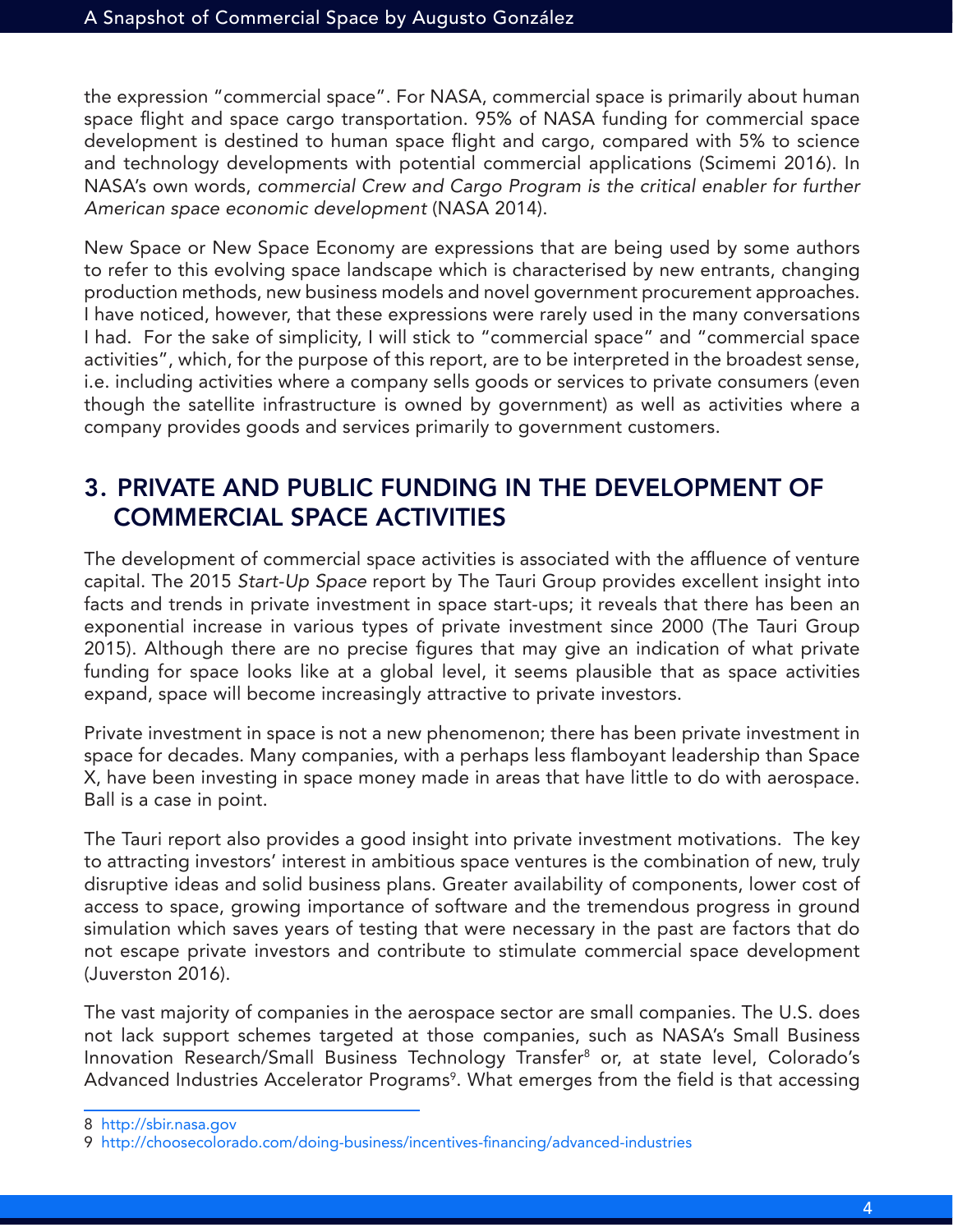appropriate funding does not appear to be a significant obstacle for space start-ups needing up to \$2,5 million. Business associates, family support and angel investors are generally not difficult to find for investments of that size. It seems to be significantly more difficult for established small companies (often employing 10 to 15 people) to get the \$5 to \$15 million they typically need to scale up their business to 50 to 55 people. Scaling up means access to larger contracts, but these contracts often require them to demonstrate the capacity to carry out the project, which can only be done if they have secured access to additional funding prior to bidding for the contract. The problem is not lack of private investment sources but rather the competition that small aerospace companies face from advanced technology industry (such as ICT or biotechnology) that can generate a return on investment sooner than space companies (typically 3 years as opposed to 5 to 7 years)<sup>10</sup> (Lindell 2016b). From a state policy standpoint, sustained information and awareness raising efforts as well as reaching out to potential investors are the key to unlocking private investment<sup>11</sup>.

Private investment in space has not meant a decline in public funding; it is often associated with it. Governmental investment in space activities has not on average diminished in the last decade or so in any of the major space faring nations. On the contrary, it is on the rise. On a world scale, public funding for space activities is higher today than has ever been and the expectations are that investment will continue to grow (Euroconsult 2015).

The widespread view in the U.S. aerospace community is that government funding is essential for the development of commercial space. There is no question that U.S. space policy (and federal government funding) is the motor behind commercial space development. The drive to promote commercial space is closely linked to the need of containing cost for space developments, widening and strengthening the U.S. space industrial base and technological leadership, and maintaining at least two major launch systems. Civil space missions are a means to contribute to maintaining space strategic capacities.

NASA's support schemes for the development of commercial crew and cargo space transportation capacity<sup>12</sup> seek to achieve two key objectives: lower transportation costs and transportation capacity security of supply (Sowers 2010). However, while emphasis is also on encouraging industry to be competitive in a commercial market, actual market success is not a criterion that NASA applies in determining which of the various projects continue to get funding. As the Shuttle retirement neared, NASA's approach sought the International Space Station to be serviced by private companies on fixed fee basis. The expression "commercial" is not in any of the contracts for these services (Scimemi 2016). Under NASA's award schemes for technology development (led by Space Technology Mission Directorate), proposals' commercial potential is evaluated in a rather light way, NASA deliberately avoiding to be too judgemental in this respect; in general, the existence of private funding is considered enough evidence of market potential (French 2016).

As regards Earth observation capacities, the tendency is for government agencies to have greater recourse to commercial remote sensing operators (Foust 2016). The widespread

<sup>10</sup> Despite technological progress, there is also greater risk involved in space than in other advanced technology sectors. Another interesting consideration is that, private investors interested in space seem to be found either on the East or the West Coast. Silicon Valley is a known investor hub, however, funding is often provided on condition that companies establish their business physically close to investors so these can monitor progress.

<sup>11</sup> In Colorado, the Office for Economic Development and International Trade is spearheading these efforts.

<sup>12</sup> https://www.nasa.gov/exploration/commercial/index.html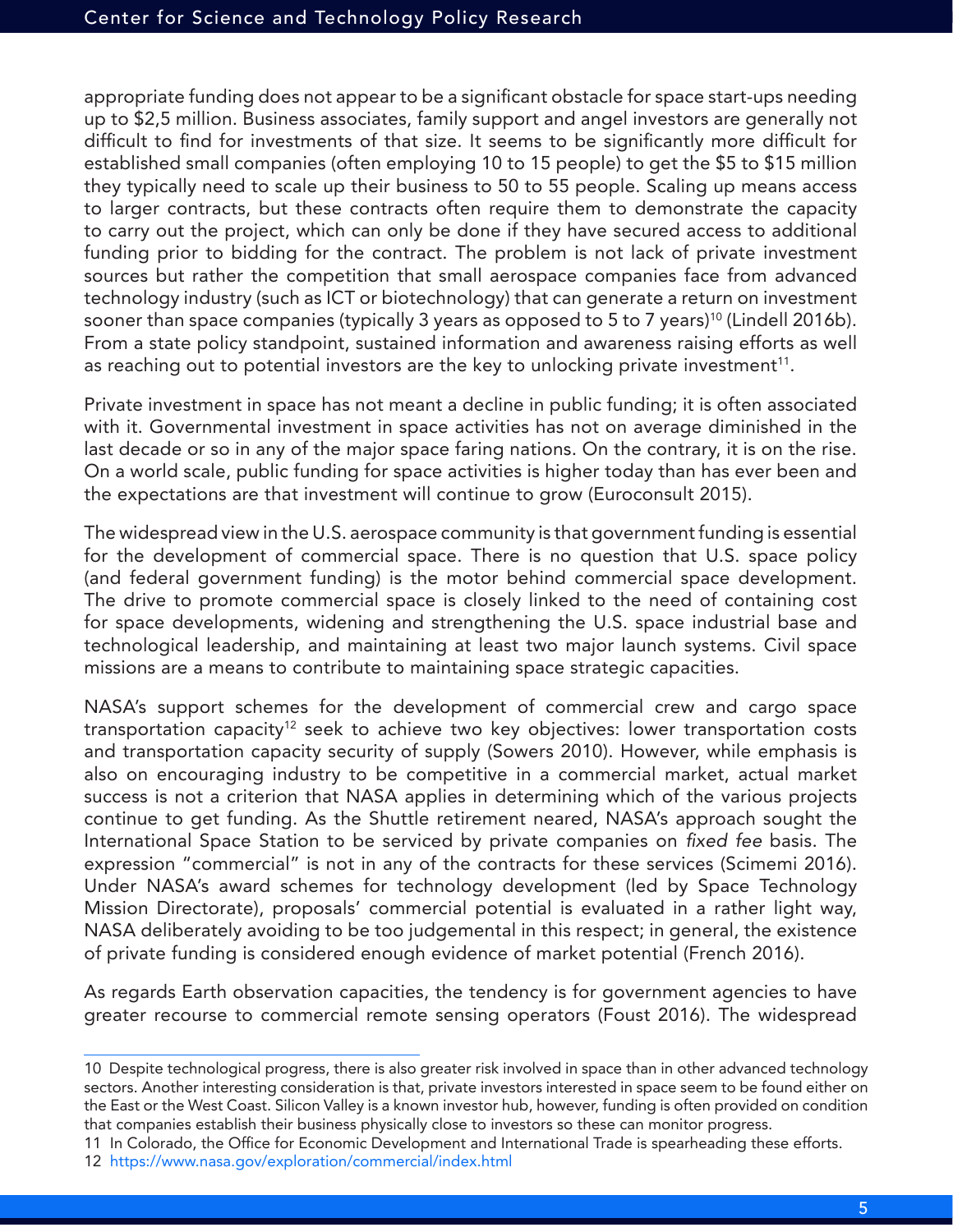view is that the future of Earth observation lays in a combination of public and private capacities. Public funding is likely to remain essential for the development of cutting edge new sensors. In turn, the private sector is likely to find ways to carry out Earth observation activities better, cheaper and faster than government agencies. Weather data is a good example. However, it is reasonable to assume that there will not be sufficient market for unlimited numbers of commercial remote sensing operators (Busalacchi 2016).

Defence programmes are critically important to this sector. It is a matter of national priority to maintain the space industrial base. There is overt recognition that the usefulness of some space defence-related programs may be questionable but they are funded because they keep people at work in areas that are considered strategically important from a defence standpoint. Contrary to what has happened in some defence areas, budgets for core space programs involving R&D have not been reduced. Preserving the space industrial base remains an overriding consideration. Another important consideration from a defence standpoint has been providing a line of funding to two large manufacturing primes: this leads to competition and cost reduction. Investing in space, keeping the main companies in the sector in operation saves the government money in the long run (Lindell 2016a).

The key issue for industry is budget consistency. Industry can adapt to high or low level of funding; however it has greater difficulty with variable budgets. Government funding is the guarantor of a strong space sector. Twenty years ago there was in the U.S. a much longer list of big aerospace companies than today; this situation was not sustainable and there has been significant concentration in the sector, alongside the emergence of some new companies. Yet, the financial health of these companies is not necessarily guaranteed. Aerospace ecosystems need to be watered regularly with government funds (Abdalati 2016).

Despite space market growth, there does not seem to be, as yet, sufficient market for companies in this sector to live exclusively off commercial activities. In most cases, a commercial-only business model is not enough. Arguably, if government did not provide funding, companies would shrink their activities to whatever they can sell to commercial customers. However, if only commercial considerations are applied to space activities a good portion of their societal value would be lost and it may result in serious prejudice to society. Government funding is not a subsidy; it is a response to essential needs that could not otherwise be satisfied. It is a reflection of the fact that space data is essential in many domains and nobody other than government is likely to pay for acquiring such data. Space research will remain fundamentally government funded. Ultimately, government investments in space generate economic value and make the space market grow; however it is not always possible to draw a straight line from one to the other (Abdalati 2016).

Notwithstanding the importance of public funding and determined efforts to increase it, there is a general sentiment that it is necessary for the space sector to reduce the dependence on it. The key to less dependence from public funding is affordable technology, additive manufacturing being perceived as key to this<sup>13</sup>, and marketable products (Kappes 2016).

Supply chains are much shorter than those of traditional manufacturing, which would normally require different materials to be used and subparts to be assembled. In additive manufacturing, the essential component is the

<sup>13</sup> Additive manufacturing not only allows design of very complex components in a manner that traditional manufacturing does not; it also allows using the same manufacturing equipment to produce a whole variety of components without having to redesign the production lines, as traditional manufacturing would have to. This allows for great flexibility and has an obvious impact on production costs and delivery times.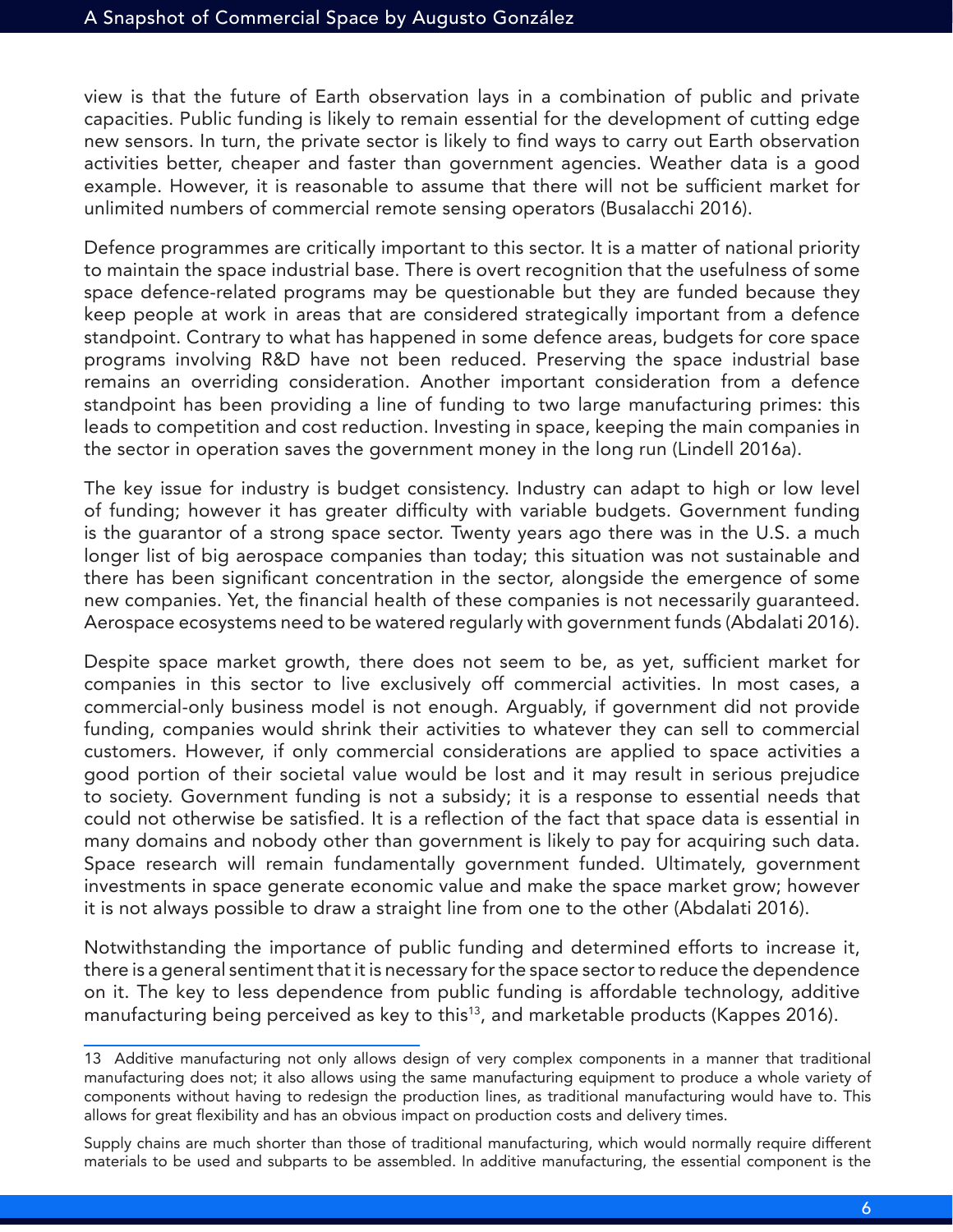## 4. SPACE EXPLORATION AND SCIENCE MISSIONS DRIVE COMMERCIAL SPACE DEVELOPMENT

Federal government investment in space exploration is a powerhouse that enables space companies' growth and maintains U.S. technological leadership. Federal government investment in the International Space Station (ISS) has been determinant for the emergence of companies like Space X and is critical to maintaining jobs in companies like Lockheed Martin or Boeing which have been traditional contractors for NASA.

In a recent conference<sup>14</sup>, Dr Charles F. Bolden Jr., NASA Administrator, underlined the potential of ISS for commercial market, not just for human or cargo transportation but also as a testing ground to prepare future private space stations. He pointed out that over one thousand companies contribute to the effort of opening up space transportation in low Earth orbit to commercial ventures and that thousands of companies and research institutes are involved in different ways in research on board the ISS.

The growing international interest in human travel to Mars forebodes a world of opportunities for commercial space development through the technological and life support challenges that it will pose.

NASA's investment in space exploration has been at the origin of much of the emerging commercial space activity in low Earth orbit, which over the next decade is expected to become self-sustaining. NASA intends to facilitate this transition following a path identical to that followed since early space missions: support for the design, development and testing of new technologies which are then turned to the private sector while NASA can turn to new ventures and deep space exploration (Bolden 2016).

For NASA, market development in LEO means *bringing the economy in the ground to LEO*. There are two dimensions to this: the supply side (which includes transportation capacity), and demand side (which is about transforming ISS in a National Research Laboratory, the objective being opening-up ISS to non-NASA users). The move towards private industry as a supplier of ISS is not going to stop. However, NASA is aware that in this process there are important considerations to factor in: the need to maintain the existing international partnerships and the maturity of the industry to provide services (Scimemi 2016).

Public funding remains absolutely critical to cutting edge technologies. NASA's funding for exploration and science missions and projects, including in novel areas such as asteroid mining (which may not seem to have immediate practical application) benefit big and small companies alike, often resulting in technologies that end up being marketed by those companies.

Government funding, in particular funding for small companies, present industry with technological challenges and allows them to push the technology boundary; the desire to stay in business once government funding is over is what drives companies' search for

alloy/s powder that will be used to produce the component. Shorter supply lines mean potential cost savings, efficiency gains and less exposure to supply shortages.

<sup>14</sup> American Institute for Aeronautics and Astronautics Forum and Exposition, Long Beach, California, September 13th 2016.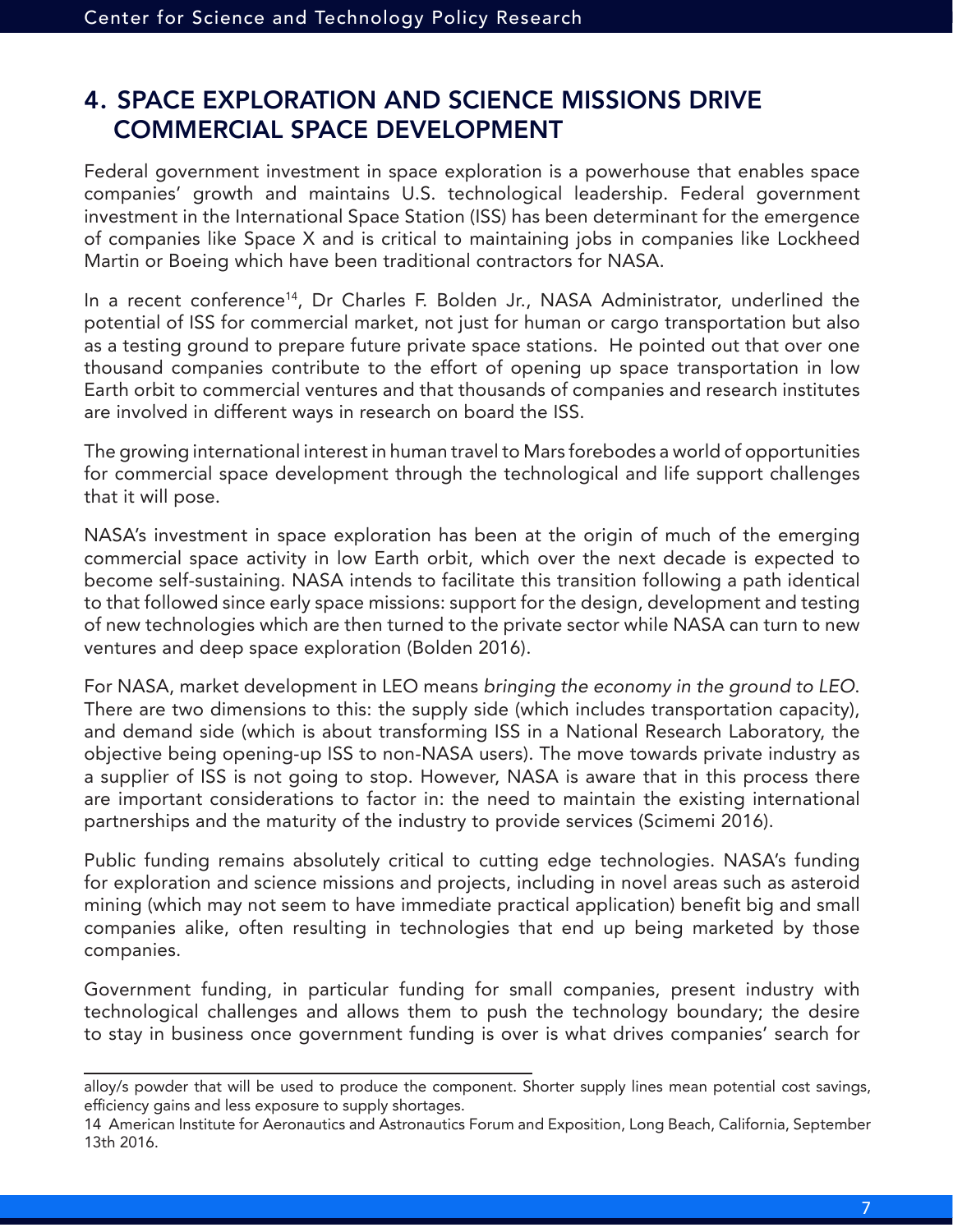marketable applications (Cheetham 2016). Space missions do not generate a great deal of recurrent business and, for some small companies, do not even have a big financial impact. However, short term space projects can be exciting for engineers; they often pose tough technical problems and help companies sharpen their technological capability which later result in better products that the company can market. When a company does contract work for space missions it is saving its own money on research (Miller 2016).

# 5. COMMERCIAL SPACE DEVELOPMENT OUTLOOK

#### *Launchers*

Small launchers, reusable launchers and suborbital vehicles are likely to see a significant growth in the next decade. The generalised use of CubeSats will generate demand for smaller, more frequent and less expensive launchers. Research activities may also benefit from cheaper launcher and suborbital flight opportunities. Commercial spaceflight industries are a strong vector for the development of commercial space. Investment in this sub-sector is on the rise; however, investors are shopping around, as demonstrated with Firefly<sup>15</sup> (which did not manage to secure critical investment for the next development phase of its Firefly Alpha light satellite launcher).

Payload delivery will be perhaps commercially more important than tourism for suborbital flight business in the medium term. Suborbital vehicles could, in a not so distant future, share airport runways with reusable spacecraft like Sierra Nevada's Dream Chaser, for now the only space transportation system currently under development in the U.S. capable of runway landing (Roth 2016). There will be mounting pressure on aviation authorities to establish regulations for these emerging activities.

As regards heavy launchers, the landscape in the U.S. has changed in recent years. Lockheed Martin and Boeing used to have the monopoly for the provision of government launcher services in the framework of a very specific regulatory regime that did not allow these companies freedom to operate commercially. Space X challenged this legal monopoly, and, as a result, government procurement practices have changed. U.S. government and agencies are now putting Space X and ULA in competition. This competition may become even more acute as other entrants in this market emerge.

The U.S. access to space policy has traditionally been based on the existence of two independent launcher systems; up until recently, U.S. government was financially supporting United Launch Alliance (a 50-50 joint venture owned by Lockheed Martin and Boeing) to maintain both systems. This has now changed. Apart from the financial consequences of this change of approach, ULA no longer has the need to maintain its two systems, Atlas and Delta, and is now moving towards a single System, Vulkan. It is also looking into ways to become more streamlined and have greater presence in the commercial market (which at present represents only 10% of its sales), both domestic and international – the objective being that one third of its sales be commercial.

The arrival of companies like Space X and the more commercially aggressive orientation of

<sup>15</sup> http://www.fireflyspace.com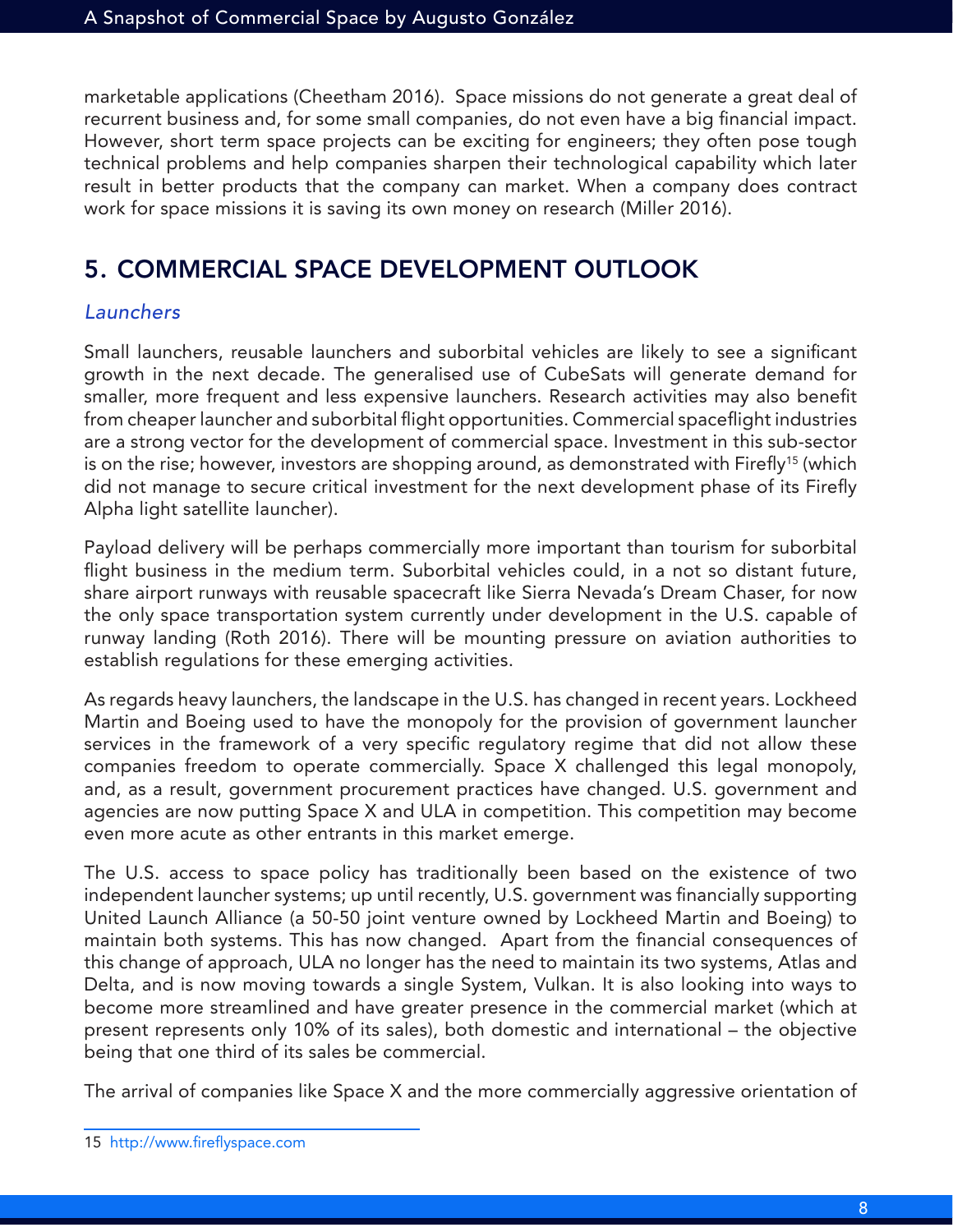a launcher giant like ULA are likely to make waves in the international launcher business, possibly contributing to worsening the imbalance between supply and demand and driving launcher prices down. While there is little doubt that launchers in the U.S. and elsewhere will continue to be subsidized to greater or lesser extent, the current U.S. government fixedfee, more competitive procurement approach is forcing efficiency gains and bringing down prices, which affects developments elsewhere, including in Europe.

As part of the strategy to drive costs down, launcher companies in the U.S. and others around the world have developed or are developing rideshare programs allowing multiple possibilities for auxiliary and secondary payloads.

Heavy launchers will coexist with small launchers, with or without subsidies; the most commercially successful launchers will be those that can prove to be available, cost-effective and overall reliable and trouble free. However, prospective customers for the initial launches of the new Space X's Falcon Heavy, ULA's Vulkan and Arianespace's Ariane 6 will have to make choices based on parameters other than reliability, which these launchers will have to demonstrate in coming years (Sirangelo 2016).

#### *Satellite manufacturing*

The key to the future development of commercial space is the accessibility and availability of space data at increasingly lower prices. The proliferation of companies (generally small companies) that are capable of delivering, within short deadlines, relatively cheap, highprecision, high-performance pieces of engineering can contribute to lowering the price of spacecraft and launcher manufacturing; this, together with an overall decrease in launcher costs due to efficiency gains, can facilitate access to space and ultimately reducing the cost of acquiring space data. Advanced manufacturing technologies (such as additive manufacturing) will also help reduce costs. Space data at a lower price is likely to generate more demand for spacecraft and rocket manufacturers, creating a virtuous circle.

There is a widespread view in the space sector that there is a strong potential for commercial development in small satellites, CubeSats and flight formation. CubeSats, for example, will get prices down for satellites and will provide access to space activities to traditionally nonspace private and public customers. CubeSats are already being used by private companies to do radio occultation work and sell data to government.

Small satellites could, in theory, pose a certain threat to the high resolution business model in the medium term, but this is still to be seen. Clearly there is a growing interest in temporal resolution versus optical resolution; however, high resolution is still going strong (Harford, 2016). More difficult seems to be predicting the true market capacity of a particular data stream.

Satellite manufacturing industry has identified two areas of major potential growth: Earth observation and, more importantly, broadband services. Industry seems confident that the current trend of private investment in the sector, which peaked in 2015, will remain stable; however, it is reasonable to assume that some investors may want to see whether the return from those investments materialises. Despite the potential for commercial space development, federal government and agencies remain fundamental customers for the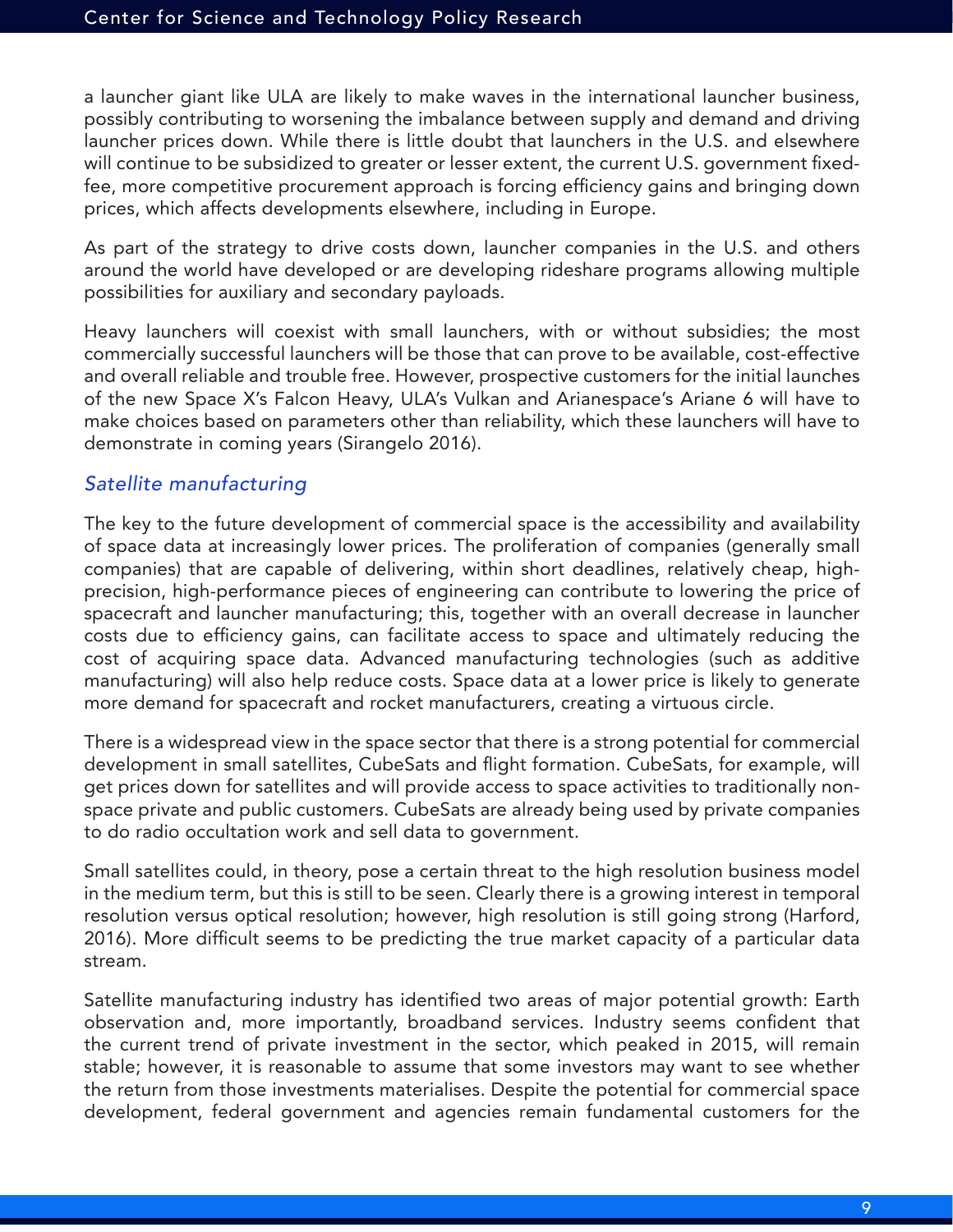satellite industry<sup>16</sup> (Grush 2016). Satellite manufacturing industry representatives overtly recognise that manufacturing industry prefers to sell to government because profit margins are larger than those obtained through commercial sales (Stroup 2016).

While there is no controversy regarding satellite manufacturing prospects for the provision of broadband services, public sector representatives seem to be less upbeat than space manufacturing industry representatives regarding the outlook of remote sensing systems. There are ample opportunities to leverage existing commercial capacities, but commercial remote sensing companies are still largely dependent on government acquisition for survival. There also seems to be enough remote sensing capacity for downstream applications and service development that non-government and government users may want to buy. It seems difficult to find new business models and new customers whose needs cannot be satisfied with existing capacities, at least for now<sup>17</sup>.

One of the areas of perceived significant potential for commercial development is satellite navigation tracking. This is not just about positioning but also the capacity to locate and track multiple moving transmitting units, which involves either ground or, most likely, satellite communication capacity. There are endless applications to satellite navigation/ tracking that will emerge in the near future in a wide variety of domains which may generate not just demand for applications and service development<sup>18</sup> but even for dedicated new space infrastructure (French 2016).

#### *Downstream market development*

On the downstream side, data analysis and interpretation is clearly an area of tremendous potential growth. The same can be said about GNSS localization and timing services (GSA 2015). There is a strong market potential for geospatial industries providing interpretative services which rely not only on Earth observation but also on in situ sensors combined with positioning services. Natural synergies are constantly and rapidly emerging between traditional aerospace industry and non-aerospace advanced technology industry. Unmanned Air Vehicles are an example of this<sup>19</sup>.

Value adding companies face the competition of data providers and always run the risk of being subsumed by them. Adding value to a particular set of data has limitations, whereas

<sup>16</sup> NASA has taken steps to support small satellite industry.

<sup>17</sup> See also The Tauri Group (2016).

<sup>18</sup> For an exhaustive GNSS market development outlook, see the excellent GNSS Market Report, Issue 4, published by the European Global Navigation Satellite Systems Agency. Numerous GNSS-based applications in a variety of fields involve tracking (GSA 2015).

<sup>19</sup> UAVs will provide solutions which are complementary to those provided by Earth observation satellites. The criteria to determine which solution would be the most appropriate are scale, accessibility and cost. Scale refers to the area to be covered, which in the case of UAVs can be very small to relatively large, though not as large as what a satellite could possibly cover. Accessibility has to do not only with the actual availability of UAV versus satellite when a particular job needs to get done, but also with the possible combination of sensors that a UAV can put together versus the need to obtain multiple satellite data streams for a particular survey. Accessibility includes the ability to access certain types of sites and coverage over determined precise periods of time; UAVs may be able take images at angles (such as vertical surfaces) that are virtually impossible for satellites and hover for long periods over a particular spot in a manner that satellites are not designed for. Cost is always an obvious factor. Satellite data may be used in a manner that is complementary to data gathered by UAVs. UAVs have their natural niche and fill a gap that exists between satellite and aerial data services (Oliver 2016).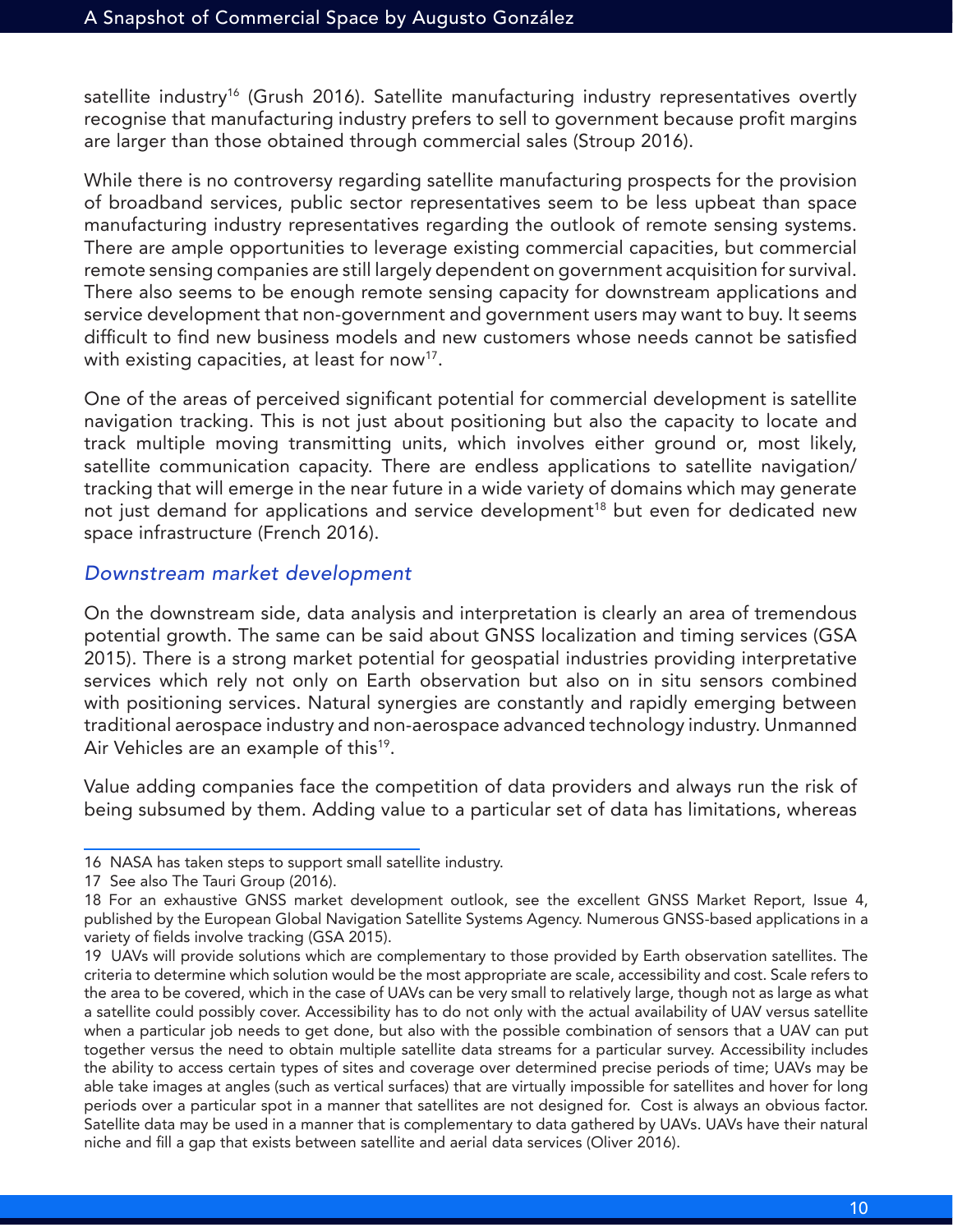real time data is an area in which private sector (notably data providers) can easily make money. For value adding companies it is commercially interesting to add value to different types of data, from different sources including from GNSS and non-space sources (be it ground-based, ocean-based or airborne). It is not just adding value it is also about adding value to added data (Busalacchi 2016). Easy access to big data volumes and enhanced processing capacities will be part of this.

For market to grow, it is necessary to widen the customer base. The difficulty lies in that downstream potential users do not necessarily know what is possible or what is on the horizon. It is necessary to bridge the gap between the end users' needs and what space technology can provide; to achieve this, a more strategic approach will be necessary as well as some sort of institutional setting<sup>20</sup>.

The emergence of a variety of ecosystems, where there are increasing interactions between data producers and providers, marketable application developers, geospatial service providers and users, will make commercial space activity grow. These ecosystems can be left to their own devices so that they grow out of natural synergies or, preferably, can be encouraged and supported through public policies which will likely accelerate growth (Gail 2016).

Social demand will also be a driver for future demand of space-based services. One example is climate change. Climate change may have a geo political destabilising effect; countries suffering the consequences of phenomena such as severe drought will be under political stress. Global environment space systems can help better predictions and therefore potentially contribute to pre-empting instability through better policy making (Rayder 2016).

#### *The prospect for space resources*

Space mining, including asteroid mining, and the acquisition of space resources does not seem to be as remote as it once was<sup>21</sup>, as proven by the emergence of a number of companies like Planetary Resources<sup>22</sup>, Deep Space Industries<sup>23</sup>, Shakeltonnergy<sup>24</sup> and Moon Express<sup>25</sup>, with clear business ambitions in this domain, notably with a view to supplying materials to support life and economic activity in space (Larson 2014).

Space mining would be, in many ways, similar to terrestrial mining. Typical mining phases prospection, drilling and excavation, extraction, processing and utilisation - would apply in space as they do on Earth.

The Colorado School of Mines has been a pioneer in this front, setting up a Centre for Space Resources in the early years of the last decade. Studies on the economic value of space mining carried out at that time concluded that mining for space resources, particularly water, and making them available for applications in space does make economic sense. Water could be broken down into oxygen and hydrogen to be used as propellants and to sustain human presence in space. In those days, the idea was to return to the Moon and NASA

<sup>20</sup> In this respect the EU is one step ahead of the U.S.

<sup>21</sup> Early works on space mining include John S. Lewis (1996).

<sup>22</sup> http://www.planetaryresources.com/#home-intro

<sup>23</sup> https://deepspaceindustries.com

<sup>24</sup> http://www.shackletonenergy.com

<sup>25</sup> http://www.moonexpress.com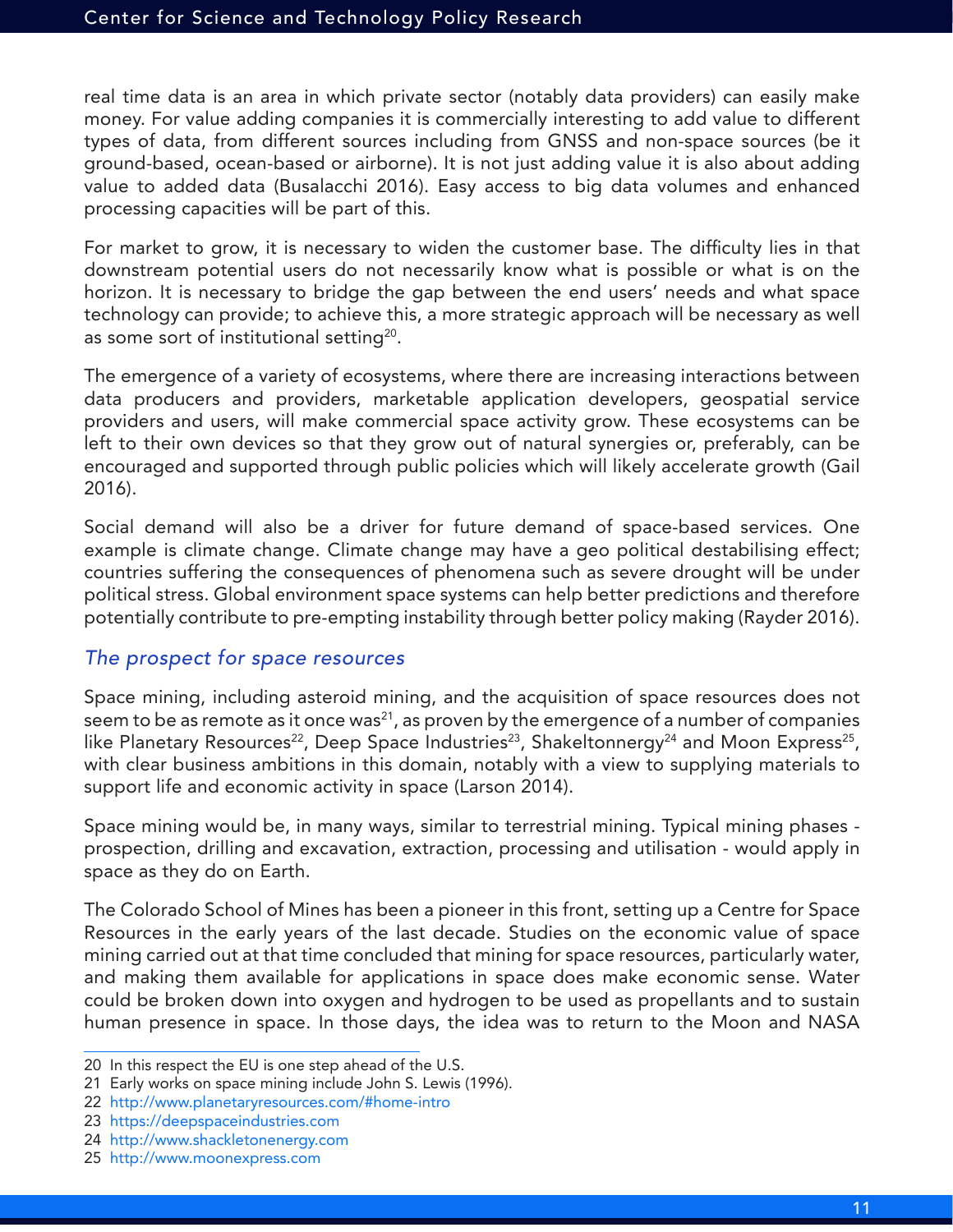developed an active interest in and devoted funding to space resources projects (Abbud-Madrid 2016). A few years later, the revision of the U.S. space policy put aside that idea and some of the momentum of space resources was temporarily lost.

However, in the last three years the interest in space resources has bounced back, notably connected with a renewed interest in a human lunar settlement (See Hubbard 2016). 2015 was a key year for space resources as the U.S. adopted the (somehow controversial)<sup>26</sup> Space Resource Exploration and Utilization Act of 2015<sup>27</sup> (a subset of the U.S. Commercial Space Launch Competitiveness Act 2015) with a view to promoting the exploration and utilization of space natural resources by private companies and to removing governmental barriers to the development for the space resources industry. Interestingly, the 2015 Luxembourg initiative on space resources<sup>28</sup> had a strong echo in the U.S. and an inspirational impact on the space resources community (de Selding 2016).

From a technological standpoint, space mining does not pose unsolvable problems<sup>29</sup>. The real issues are cost and sustainable demand. United Launch Alliance (ULA) has provided a first response to the question of demand in its Cislunar Space Economy concept (ULA 2016). The core of this concept is that the development of a space economy is dependent on cheaper access to space and key to this would be reusable transportation and the in-space availability of liquid oxygen and liquid hydrogen propellant obtained from water mined in asteroids and in the moon. ULA has worked out the cost that would be economically advantageous to pay for propellant made available in Lagrange point 1 or in lunar low orbit and is approaching companies that could undertake mining water in asteroids or in the Moon with its proposition (Sowers 2016). ULA could potentially become the first commercial client for space resources.

The development of space resources has two different avenues: one is commercial (lunar and asteroids mining), which is led by the companies mentioned above, and the other is governmental (mining in Mars). On the governmental side, NASA is again active in space resources. There are two missions planned for 2020, the first is the Resource Prospector mission<sup>30</sup> that will be the first demonstration to obtain water in the Moon; the second will be the Mars 2020 mission<sup>31</sup> that will explore how to produce oxygen from carbon dioxide in Mars' atmosphere, identify other resources (such as subsurface water) and determine the habitability of Mars for humans. It will be interesting to watch future developments on both fronts.

# 6. THE ROLE OF LEADING RESEARCH UNIVERSITIES IN SPACE

University education plays a key role in the development of space activities in general and commercial space activities in particular. Leading research universities, notably those strong in engineering, physics, optics and computer science, have been key players in space and

<sup>26</sup> See section 9 of this report.

<sup>27</sup> https://www.congress.gov/bill/114th-congress/house-bill/1508

<sup>28</sup> http://www.spaceresources.public.lu/en/index.html

<sup>29</sup> For technological details see, for example, Lewis 2015.

<sup>30</sup> https://www.nasa.gov/resource-prospector

<sup>31</sup> http://mars.nasa.gov/mars2020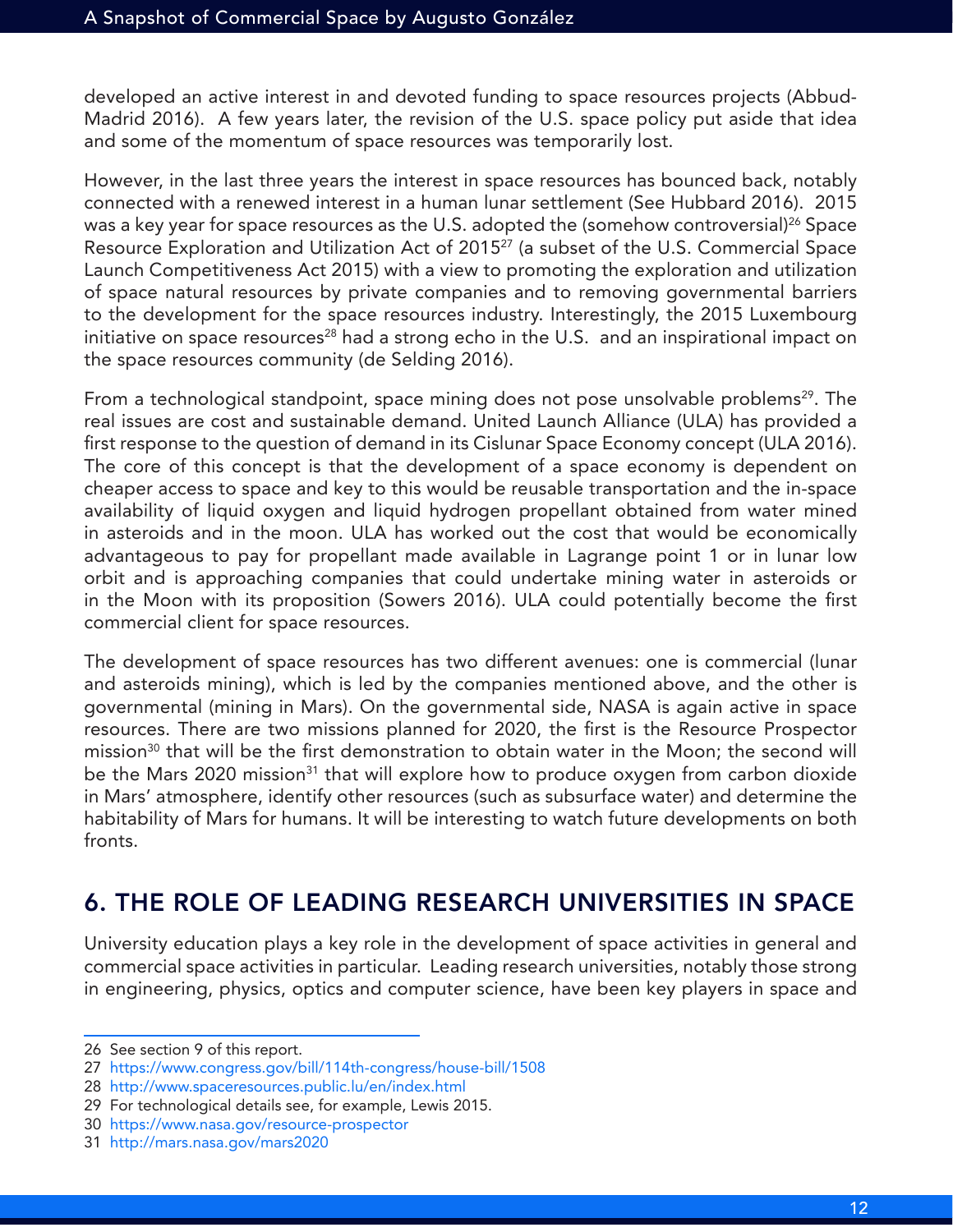received, for decades, continued support from NASA and other government agencies.

In some of these universities, engineering departments have achieved a level of excellence which is high enough for NASA to entrust them with the design and operation of full space missions; that is the case for University of Arizona and the Osiris-Rex Mission<sup>32</sup> and the University of Colorado for the Maven mission<sup>33</sup>. Missions are the most visible part of NASA's and other agencies' massive funding to universities for space related education and research.

Research universities are also leading in both CubeSat technologies and in software development for spacecraft and data analytics (essential for downstream applications).

Aerospace industry is investing money into leading research universities because these universities can train for in-demand technologies but also carry out research essential for the space sector, particularly at low Technological Readiness Level, at a fraction of the cost of what it takes for that research to be carried out by industry itself<sup>34</sup>. Through their research projects, universities bring in creativity and innovation contributing to reinforcing the company's leading position. In return, industry can concentrate in applied research of immediate use to its projects.

Universities feed talent into highly innovative companies and many are actively building bridges to attract such talent<sup>35</sup> through research projects and internship programmes. Funding university research promotes companies' image as potential employers amongst students and also gives companies the possibility to identify the brightest students (Harford 2016).

It is generally accepted that the first, most important factor that attracts aerospace industry to states like Colorado is access to a well-educated workforce (Colorado Office of Economic Development & International Trade 2016).

University of Colorado (CU) provides a perfect illustration of the important role that leading research universities play in the development of the space sector in the U.S.. CU ranks first in the U.S. in terms of funding received from NASA and leads in aerospace engineering nationwide. CU's Laboratory for Atmospheric and Space Physics (LASP)<sup>36</sup> is an elite space institution, unique in many ways and the largest of its kind in the U.S., with a capacity to design, develop, implement and operate multiple space missions.

<sup>32</sup> http://www.asteroidmission.org

<sup>33</sup> http://lasp.colorado.edu/home/maven; MAVEN is designed to orbit Mars and explore the state of the Martian upper atmosphere, the processes that control it, and current atmospheric loss. The CU Laboratory for Atmospheric and Space Physics proposed, designed and leads the mission on behalf of NASA. NASA provided the \$600 million necessary for the mission. Lockheed Martin built the spacecraft, LASP designed and manufactured the instrumentation, with University of California at Berkeley and ULA provided the rocket. All of the main players in this mission are based in Colorado.

<sup>34</sup> For example, Lockheed Martin will provide \$3 million to University of Colorado for teaching and research on radio frequency systems (Lockheed Martin 2016). The \$3 million will be spread over 4 years and will establish new academic programs focused on radio frequency (RF) systems. RF fields address commercial, civil and military needs for communications, radar and photonics. Engineers in this field will develop innovative approaches for tracking, navigation and control of spacecraft as well as next-generation global navigation technologies.

<sup>35</sup> Space X and Ball Aerospace provide good examples of internship programmes for university students: http:// www.spacex.com/careers/list; http://www.ball.com/aerospace/about-ball-aerospace/careers/college-internships. 36 LASP has impressive capacities and an equally impressive record of achievements. For further info see http:// lasp.colorado.edu/home.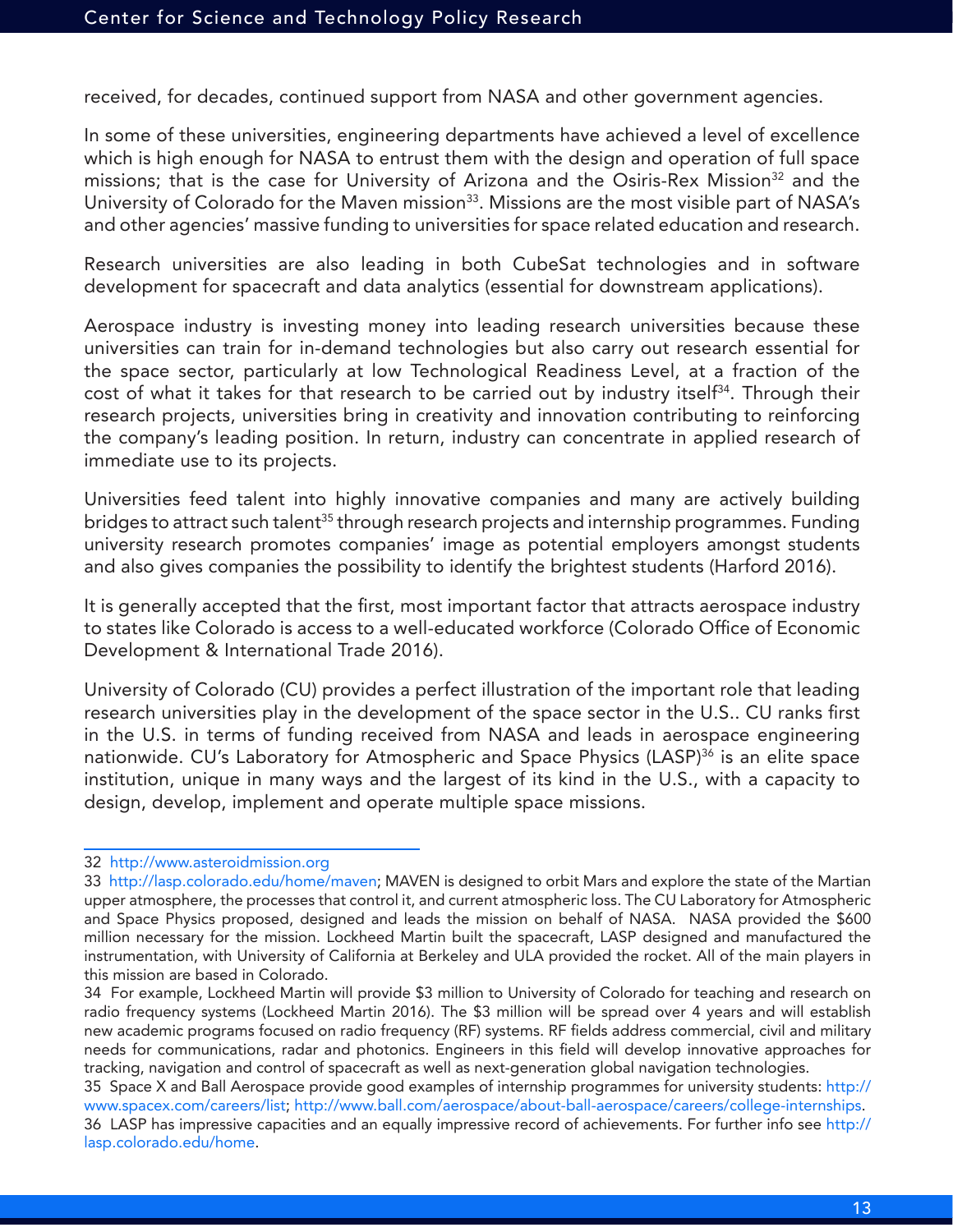LASP integrates undergraduate and graduate students into all working teams providing them an unparalleled opportunity to experience hands-on the various stages of a space mission. Students may lead instrument development under academic and research supervision. Undergraduate students are trained and certified to perform mission operations together with professional staff.

There is a strong collaboration between LASP and industry. LASP not only carries out research projects for industry (for a fraction of the cost the industry itself would incur); it also tests and calibrates instruments for space missions and in some cases operates missions on behalf of industry (Johansson 2016). LASP currently operates four satellites – QuikSCAT<sup>37</sup>, SORCE38, AIM39, K240 - and over 100 instruments.

CU is also leading in the field of Earth Observation, with the Cooperative Institute for Research in Environmental Sciences (CIRES)<sup>41</sup> playing a leading role in this domain.

The university's AeroSpace Ventures<sup>42</sup>, provides a good example of the university's own proactive approach to marketing its assets, coordinating interdepartmental efforts to attract funding for space projects and facilitating career opportunities in the space sector for students. University of Colorado's efforts to promote commercial space career opportunities for students include a postgraduate course on Commercial Space Operations designed to better prepare students to deal with the business side of space activities<sup>43</sup>.

Another excellent example of the close collaboration between industry and academia supported by government is the Alliance for the Development of Additive Processing Technologies (ADAPT)44. ADAPT is an R&D consortium that helps industry to improve the additive manufacturing process using data obtained though highly sophisticated tests and analysis carried out at the ADAPT Center hosted by the Colorado School of Mines. The lab is a unique facility that was set up thanks to the initial contribution of the founding partners (Fouston – a small, high precision machining company, Lockheed Martin, Ball Aerospace and the Colorado School of Mines) and a grant from the Colorado Office for Economic Development and International Trade (Kappes 2016).

Metropolitan State University of Denver and Colorado State University are also active in the aerospace sector and both boast intense collaboration with industry (Metro Denver Economic Development Corporation 2016.

43 The course is run by instructor Bradley Cheetham.

<sup>37</sup> http://lasp.colorado.edu/home/missions-projects/quick-facts-quikscat

<sup>38</sup> http://lasp.colorado.edu/home/sorce

<sup>39</sup> http://lasp.colorado.edu/home/missions-projects/quick-facts-aim

<sup>40</sup> http://lasp.colorado.edu/home/missions-projects/quick-facts-kepler

<sup>41</sup> CIRES predates the creation of NOAA by a few years. NOAA has nowadays 60 cooperating institutes of which CIRES is the largest. http://cires.colorado.edu.

<sup>42</sup> http://www.colorado.edu/aerospaceventures. Set up in 2012, Aerospace Ventures (ASV) is a University of Colorado service that provides practical assistance with project proposals, particularly when these involve several departments; it carries out outreach activities so that numerous space-related activities at CU are better known; and it facilitates contacts between researchers, students, industry leaders, government partners, and entrepreneurs. ASV organises an annual ASV Day, at the time of writing, the latest held on October 27, 2016 (http://www.colorado.edu/aerospaceventures/ASV2016).

<sup>44</sup> http://inside.mines.edu/ADAPT-Home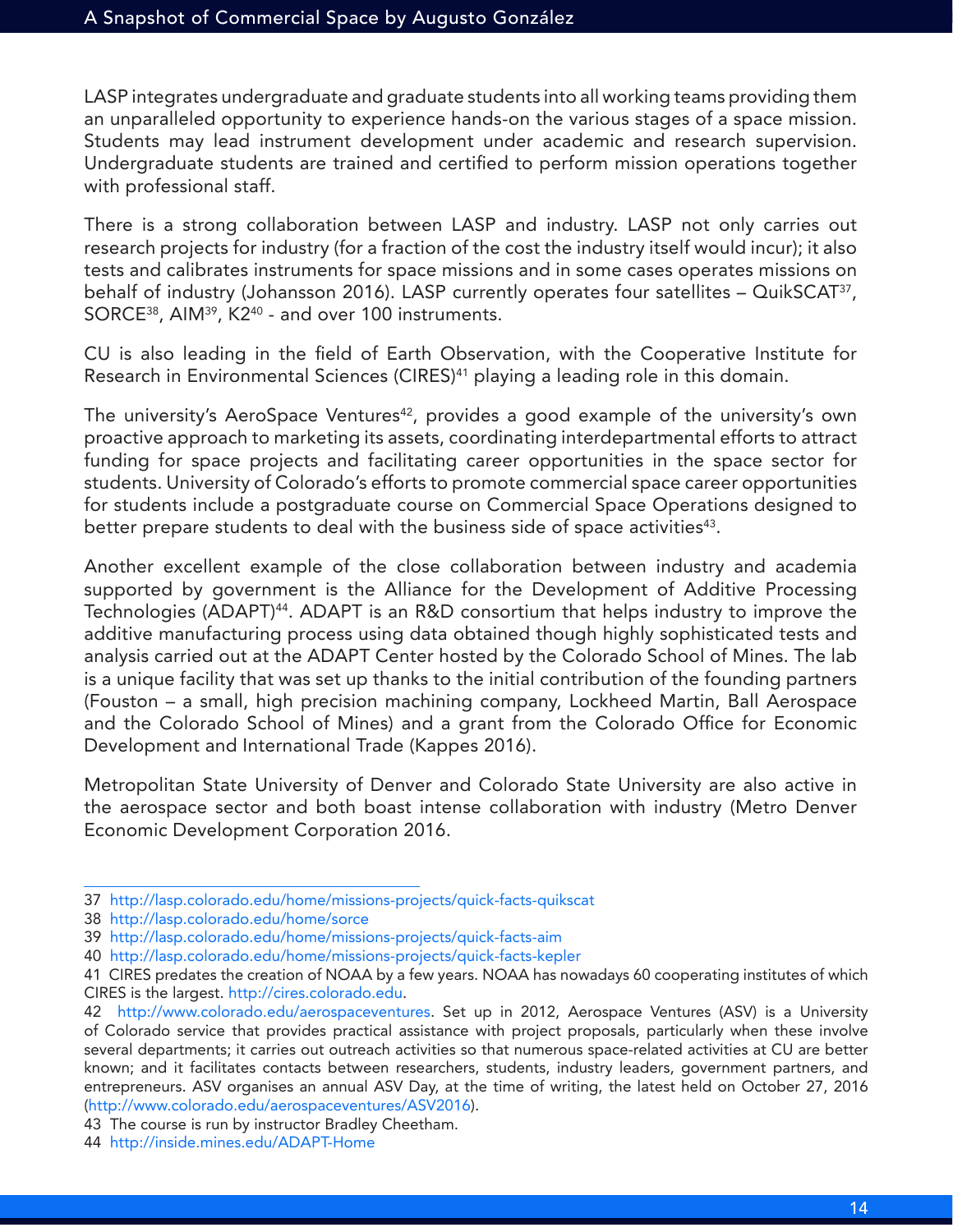It is worth noting that universities, like many other stakeholders in the aerospace sector in Colorado, carry out a significant number of outreach activities promoting STEM education and space science among elementary through high school students.

## 7. A CONCERTED EFFORT AT STATE LEVEL TO PROMOTE THE SPACE SECTOR

States play a key role in the development of the space sector in the U.S.. Colorado provides a good illustration of this. The state boasts a strong and effective for-space alliance between academia, industry and government that reflects the importance that the sector has for the economic development of the state.

The State of Colorado Office of Economic Development and International Trade45 (OEDIT) is state's arm to promote Colorado industry domestically and internationally and promote Colorado as the right place for companies to set up their businesses. Within OEDIT, Maj. Gen. (Ret.) Jay Lindell is Colorado's Aerospace and Defence Industry Champion, a position created following the publication of the Brookings Institution report "Launch! Taking Colorado's Space Economy to the Next Level" (Muro et al. 2013). The report advised the state to "brand and relentlessly market Colorado's space economy" suggesting the a dedicated *sector champion…can further these efforts while at the same time spearheading space cluster development and ensuring regular dialogue with stakeholders*. He plays a pivotal role in fostering Colorado's for-space alliance.

The Colorado Space Coalition (CSC)<sup>46</sup> provides a good illustration of how the alliance works in practice. The CSC is a group of stakeholders – including aerospace companies, military leaders, academic organizations, research centers, and economic development groups – that cooperate to advance the aerospace sector, market existing assets and carry out legislative advocacy. The CSC works closely with Colorado Senators and Congressional Delegation in seeking federal funds and influencing legislation that can be of benefit to the sector. Its role is to identify areas of potential interest for the aerospace sector and provide the rationale and precise data to support action at a political level. This is particularly important when existing jobs are at stake, but also with regard to key legislation (regarding which the main preoccupation is that regulations meet the standards needed to keep up with industry development and that industry has the necessary legal certainty to conduct their businesses) (Lea 2016). ITAR reform is credited to be the result of a strong bipartisan lobby in Washington from Colorado Senators and Congressmen.

When the Constellation programme<sup>47</sup> was shelved, pressure from Colorado Congressional Representatives was key to ensure the survival of Orion Multi-purpose Crew Vehicle<sup>48</sup>, whose prime contractor is Lockheed Martin, a company with a strong presence in Colorado.

The Colorado Space Coalition brief Senators and Congressional Delegation during the new Administration transition with a view to, on one hand, enlist, at an early stage, the new

<sup>45</sup> http://choosecolorado.com

<sup>46</sup> http://www.spacecolorado.org

<sup>47</sup> https://www.nasa.gov/mission\_pages/constellation/news/index.html

<sup>48</sup> https://www.nasa.gov/exploration/systems/orion/index.html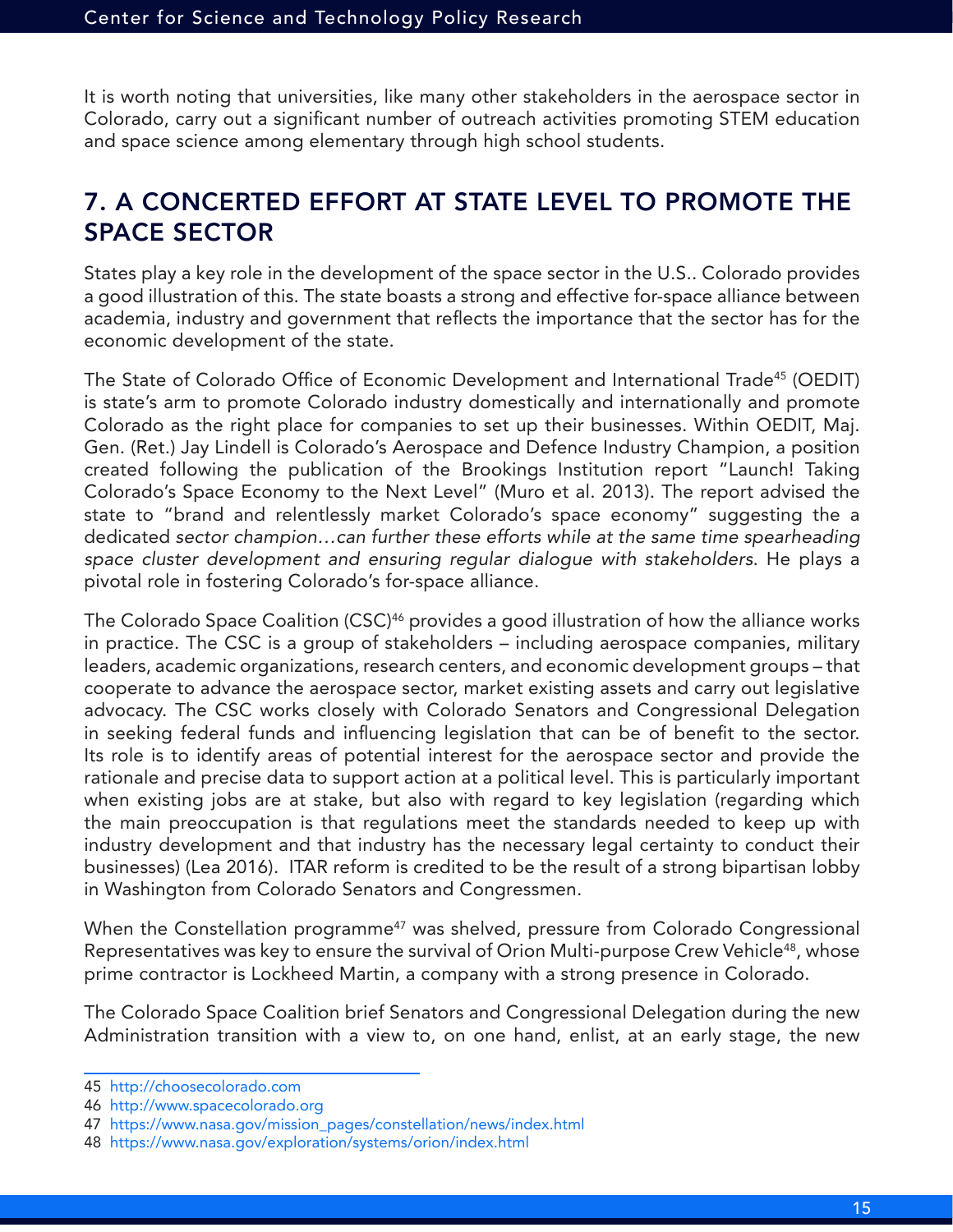Administration's support for Colorado aerospace priorities; and, on the other hand, avert the danger that an Administration insufficiently aware of the significance of certain top projects may put them at risk when new policies and budget priorities are established (CSC 2016).

For the most ambitious stakeholders of the Coalition, the ultimate objective is to create a more united front that helps the sector not only take advantage of existing opportunities but rather create opportunities and shape the political agenda to its advantage.

Other state for-space advocate organisations include the Colorado Space Business Roundtable (CSBR)<sup>49</sup>. CSBR is a non-profit corporation which carries out numerous outreach and networking activities, notably aimed at strengthening relationships across the Colorado aerospace community and reaching out to non-space private and public organisations across the state.

The Colorado-based Space Foundation<sup>50</sup> has made a tremendous contribution to Colorado's international projection as a hub for aerospace activity through its annual Space Symposium, a space event of global renown.

It is worth noting that the influence and lobbying of individual states have contributed to the dispersion of space activities (including NASA and NOAA centers) throughout the country. Because of that influence, space in the U.S. is rather "decentralised", much in the same way that space is "decentralised" in the EU (where space remains largely a matter of national competence). Decentralisation, however, is not perceived as a disadvantage as it often induces healthy competition, new approaches and original ideas (Simpson 2016).

## 8. THE IMPORTANCE OF NETWORKING FOR THE SPACE SECTOR

States play a key role in the development of the space sector in the U.S.. Colorado provides a good illustration of this. The state boasts a strong and effective for-space alliance between academia, industry and government that reflects the importance that the sector has for the economic development of the state.

Intense networking is quintessential to the commercial development of the space sector in the U.S.. Colorado provides good examples of this. The previous section gives a glimpse into the formal, concerted action at state level to promote the aerospace sector. However, networking happens in a variety of ways and is often informal, with frequent social events organised and sponsored by industry.

Colorado is a small state hosting a tightly knit industrial aerospace cluster. Companies compete but they also cooperate in many ways. Networking between companies as well as networking industry, government and academia is one of the keys to the success of the aerospace sector in Colorado.

There are four main reasons often invoked by stakeholders to explain why networking is so important:

<sup>49</sup> http://www.coloradosbr.org

<sup>50</sup> https://www.spacefoundation.org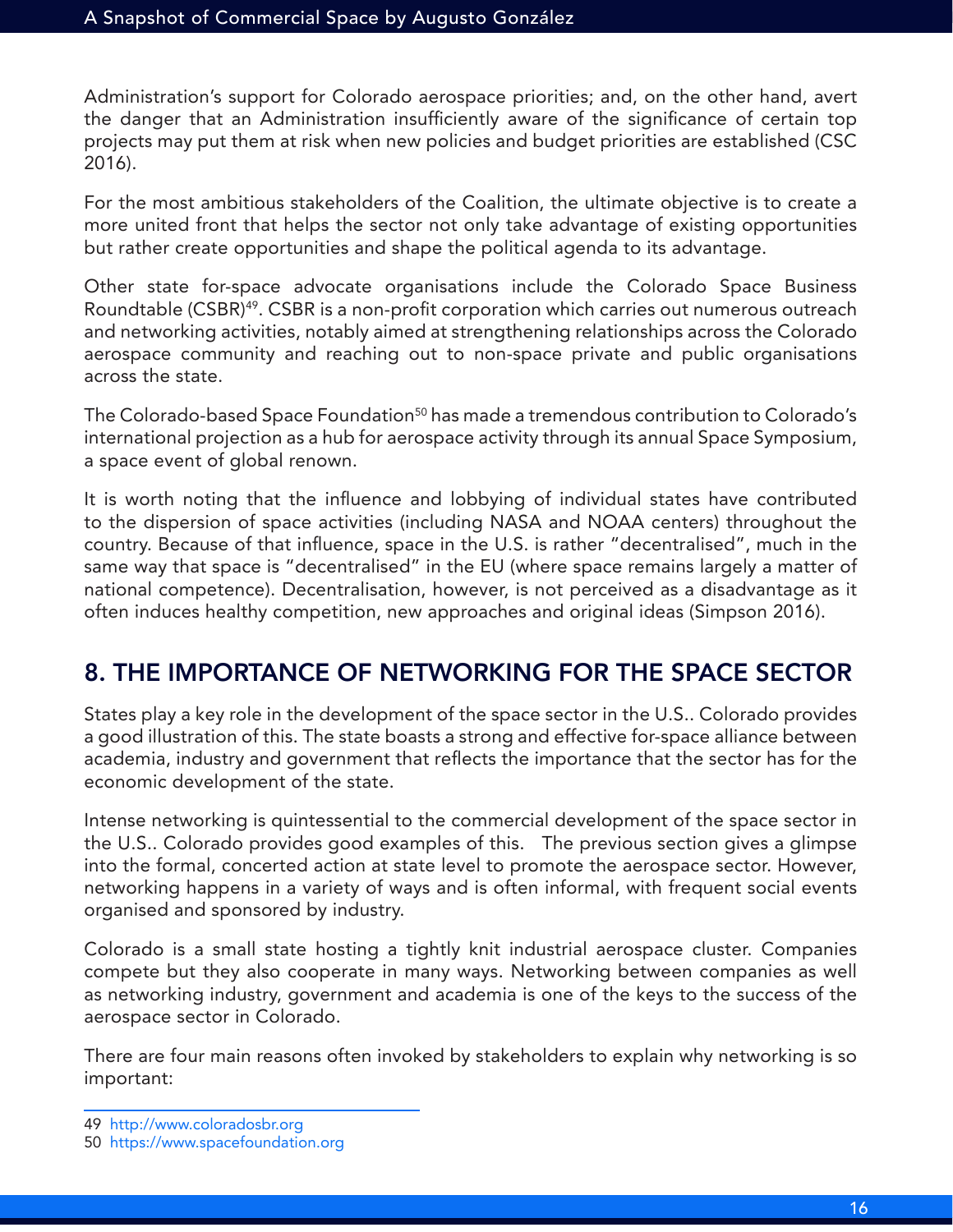- a. Facilitating contacts and sharing of experience between companies in the space sector. Networking activities bring together representatives from large and small companies. Ideas for collaborative ventures that build on the respective strengths of different companies, or ideas for supplying contracts often emerge through these networking activities; they provide opportunities for new entrants to make themselves known and get direct access to well-established companies.
- b. Connecting (generally small) space and non-space industry suppliers with large space manufacturing companies. As it was pointed out earlier in this report, there is no longer a clear divide between space and non-space companies on account of the latter's capability to deliver components that are on par with those produced by traditional space companies. There are also non-space companies that may spin-in products not originally conceived for space use or become otherwise suppliers for space activities. Networking can serve to reach out to these companies<sup>51</sup>.
- c. Raising awareness among state legislators and congressional representation regarding the social and economic importance of space in general, including legislative issues that may affect space activities<sup>52</sup> and the need for financial support for specific space projects.
- d. Connecting academia, industry and government and providing a favourable environment for synergies to emerge. Section 6 and section 7 of this report cover different aspects of the structural connections between these three set of actors. Frequent, informal networking activities contribute to creating, reinforcing and oiling those structural connections as well as less formal, personal relations that are at least as important as the formal ones.

Graduate and undergraduate students with an interest in space are encouraged to participate and often present in such networking activities which is one of the multiple ways in which they build their paths into professional life including, for some, the setting up of their own start-up aerospace company. For these, networking may facilitate both access to future contracts as well as access to private funding.

# 9. REGULATORY ASPECTS LINKED TO COMMERCIAL SPACE DEVELOPMENT

Security concerns, notably export control related, are omnipresent in the space sector in the U.S.. As a rule, companies in this sector do not hire foreign nationals and, as I experienced firsthand, do not easily open up to foreign interlocutors unless they have a good reason to do so.

<sup>51</sup> Examples of the way this is being done in Colorado are the road trips organised by the Colorado Space Business Roundtable. These road trips, whose participants include representatives from academia, industry and government, are informal, creative ways to connect with non-space companies based in state regions that are not geographically close to the major aerospace areas.

<sup>52</sup> One good example of successful outcome of networking and awareness raising campaign among State legislators was the 2014 Colorado House Bill enacting a sales and use tax exemption for qualified property used in space flight. Up until the adoption of the Bill, Colorado tax legislation imposed sales taxes on space flight property (a satellite, for example) that needed to be stored until delivery for launch; this situation provided an incentive for companies to store such property in states which had already passed tax exemptions and was perceived as detrimental to Colorado aerospace industry's interest. Networking and awareness-raising helped enlisting the support for the Bill of many state legislators, including legislators from constituencies with no direct interest in aerospace.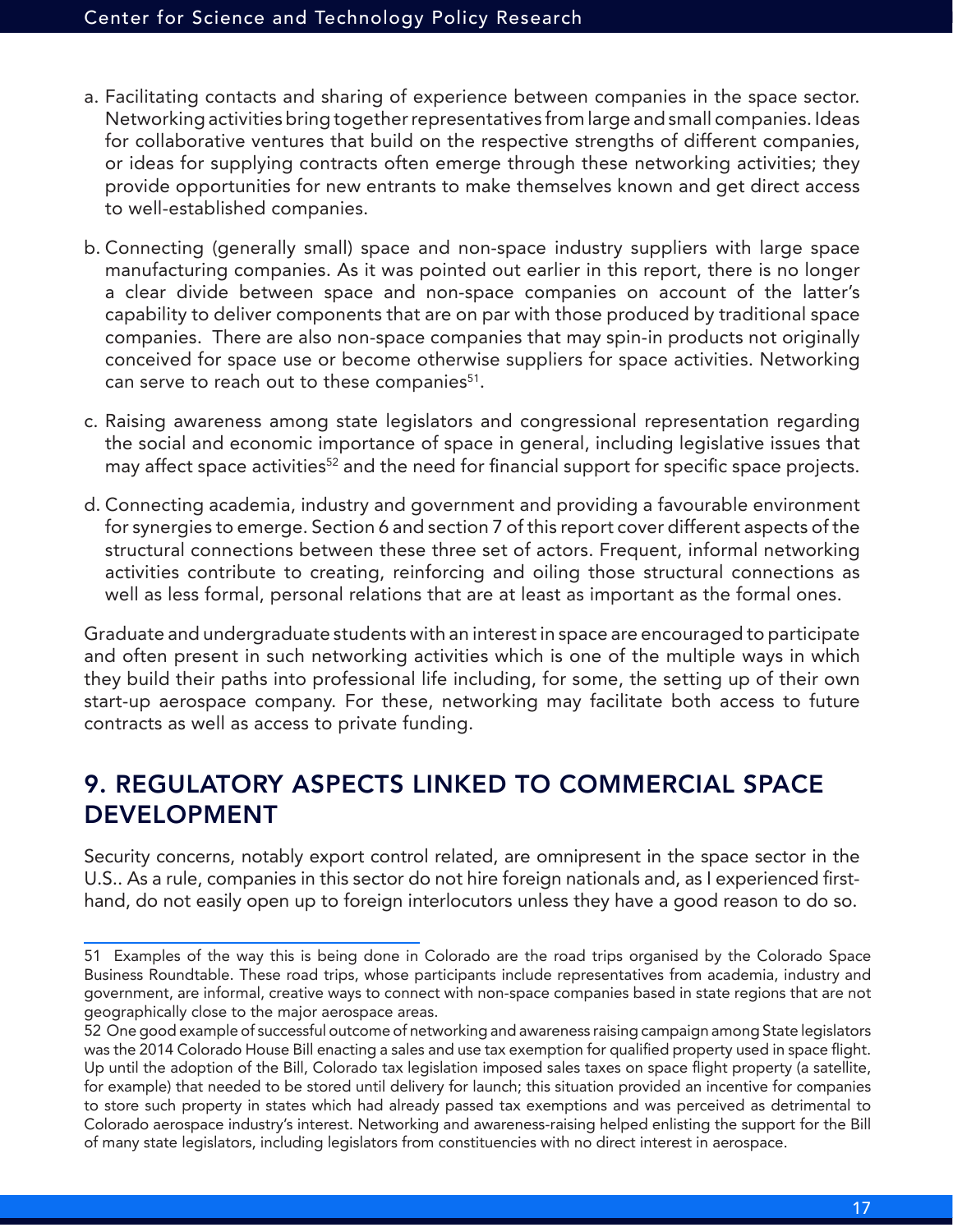Yet, the general perception among aerospace companies and authorities I came in contact with is that, following to the International Traffic in Arms Regulations (ITAR) reform, which U.S. government recognised as having adversely impacted space industry's competitiveness (see USDOC 2014), necessary export controls are no longer a matter of concern.

Some voices point out that ITAR was never a problem for big companies, which could afford paying for all the paperwork involved in getting authorisations. They benefitted from the fact that ITAR prevented small companies from exporting due to the costs involved. Reform has made exporting easier and cheaper for small companies – mainly suppliers and support companies. Authorisations through the Department of Commerce cost generally a few thousand dollars, while authorisations through State would be tens of thousands. Another positive impact of ITAR reform is that foreign customers are now more confident about buying U.S. components.

Beyond ITAR, the consensus seems to be today that there are no serious obstacles for U.S. companies to export or engage in international collaboration, or that existing obstacles, like government protectionism are inherent to space activities. In this respect, there are views that argue that the competition between the U.S. and the EU is not about exporting to each other, but rather about who conquers emerging space markets (Harford 2016) which means identifying which are those with greatest potential and who gets there first (see Peeters 2010).

However, the growth of commercial space does pose new regulatory issues. For example, the increased recourse to small satellites (either for science or for commercial purposes) is bringing with it a growing demand for smaller launchers, which the established launcher industry is not designed to fully accommodate. The likely increase in launcher and other space activities requires a new regulatory framework.

There is a widespread view that good space situational awareness is essential for the safe and sustainable use of space. In particular, low Earth orbit requires a revision of the existing, outdated legal framework. International partners have the obligation to monitor, track and share data of what they see in space. It is necessary to establish a space traffic management system, like it exists for air traffic. Responsible behaviour alone will not solve the problem (Slazer 2016).

The Federal Aviation Authority (FAA) is being asked to look into some of these issues (see FAA 2015). FAA does not have as yet, the formal authority, the money and the immunity to take this regulatory work forward, although there are proposals to move in this direction (Sloan 2016).

Industry also has the responsibility for developing norms for how it operates systems in space. Standards are necessary for industry to build and operate spacecraft in order to make, for example, spacecraft more easily tracked, to determine orbits to be used so to as to reduce collision risk, and to ensure an adequate capacity for manoeuvring spacecraft once in space (Pulham 2016).

There is consensus that while there is a clear framework for launch and re-entry activities, there is still a great deal of uncertainty as to what is legally possible while in space. Legal ambiguity can have two opposing effects on space commercialisation: it can be perceived as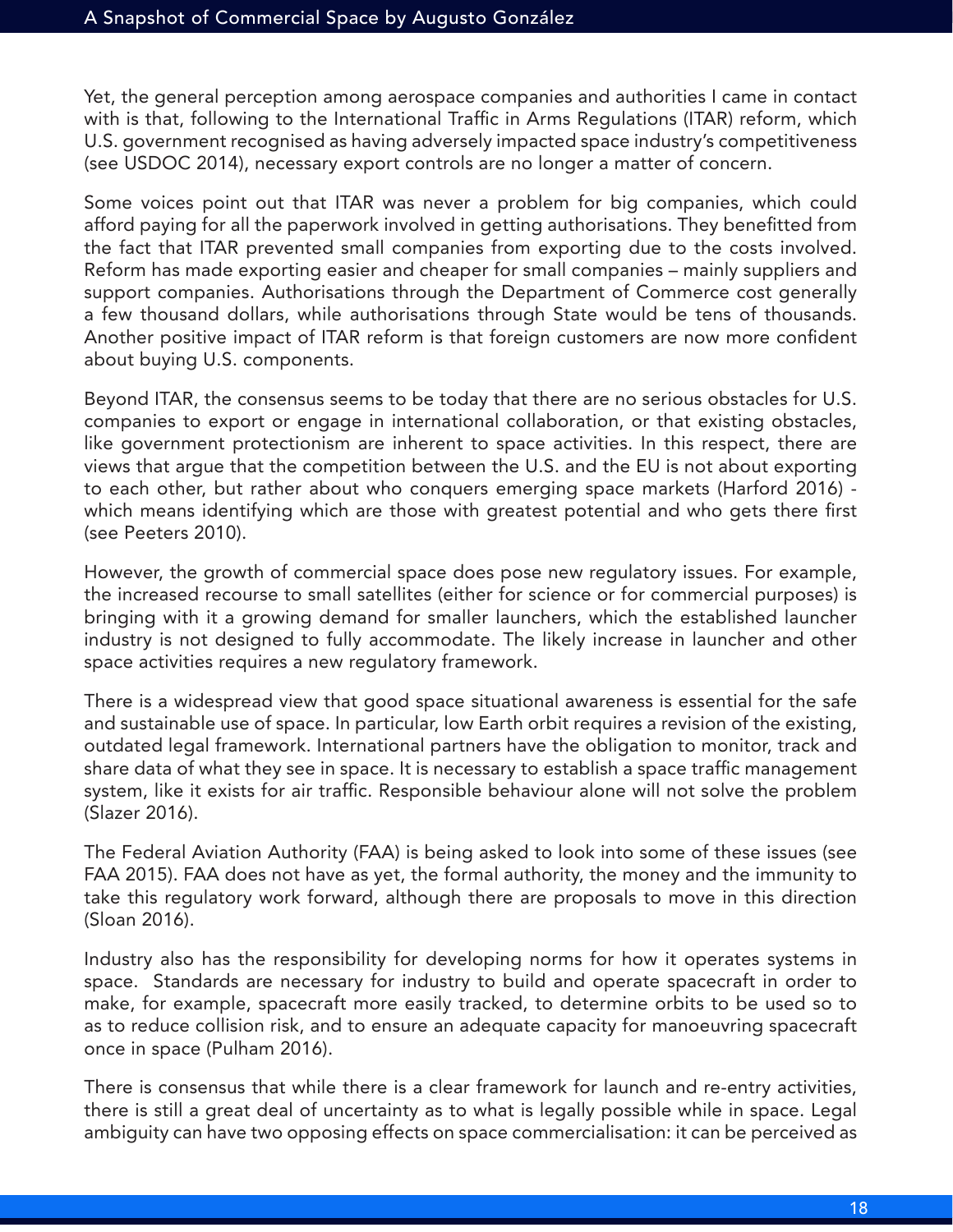an opportunity and stimulate new ventures or it may deter them due to the risks connected with it.

One important consideration is that the growth of commercial space activities is likely to change the perception of tolerable risk, financial and otherwise, associated with them. It is generally accepted that space commercialization is desirable because it is more efficient than government subsidized programmes. However, in the pursuit of efficiency and profits, mistakes will be made (Griffin 2016); commercial space development will go hand in hand with increased tolerance towards risk and recognition that failure will indeed occur, be it commercial or technical. This has repercussions, for example, on the insurance for space activities and legal liability issues. The 2015 U.S. Commercial Space Launch Competitiveness Act<sup>53</sup> amends the Commercial Space Launch Act<sup>54</sup> clarifying licensing arrangements and third party liability issues; further clarification is still necessary, for example as regards insurance of spaceports<sup>55</sup>.

The exploitation of space resources is one the areas where the U.S. has taken legislative action seeking to remove legal uncertainty in order to promote the commercial exploration and utilization of space natural resources and the development for the space resources industry. There is certain legal controversy stemming from the fact that the Space Resource Exploration and Utilization Act of 2015 has been adopted unilaterally by the U.S. (von der Dunk 2016) and concern that it may give rise to international litigation (for example where U.S. and non-U.S. companies compete for the same source of space resources) (Simmon 2016). How effective this Act actually is remains to be seen.

U.S. businesses are in general regulation-averse; the space sector is no exception. With the exception of the need of space traffic management and norms, the general sentiment is that given the changes in policy and regulatory framework for space activities in recent years, stability is necessary to allow the sector to adapt and grow within that framework.

# 10. CONSIDERATIONS FROM A EUROPEAN PERSPECTIVE

There is no doubt that, in the last 15 years of so, some things have changed in the way space activities are conducted in the U.S.. One could say that there has been a democratisation of space; space technology is no longer the monopoly of government agencies and wellestablished, generally large aerospace companies; there is a plethora of new entrants in the space business with the ambition to make profit selling services and products to private and public customers; private investment has taken a growing interest in space; long-standing monopolistic contractual relations with government have been brought down; government space procurement is now less directive, and encourages competition and cost-efficiency. Government is becoming more like the customer that many in the private sector wanted it to be.

Space commercialisation results from the convergence of a bottom up trend driven by a growing accessibility of space technology and a determined top down policy to encourage

<sup>53</sup> https://www.congress.gov/bill/114th-congress/house-bill/2262/text

<sup>54</sup> https://www.congress.gov/bill/98th-congress/house-bill/3942

<sup>55</sup> One case in point is commercial space transportation. See, for example, GAO 2016.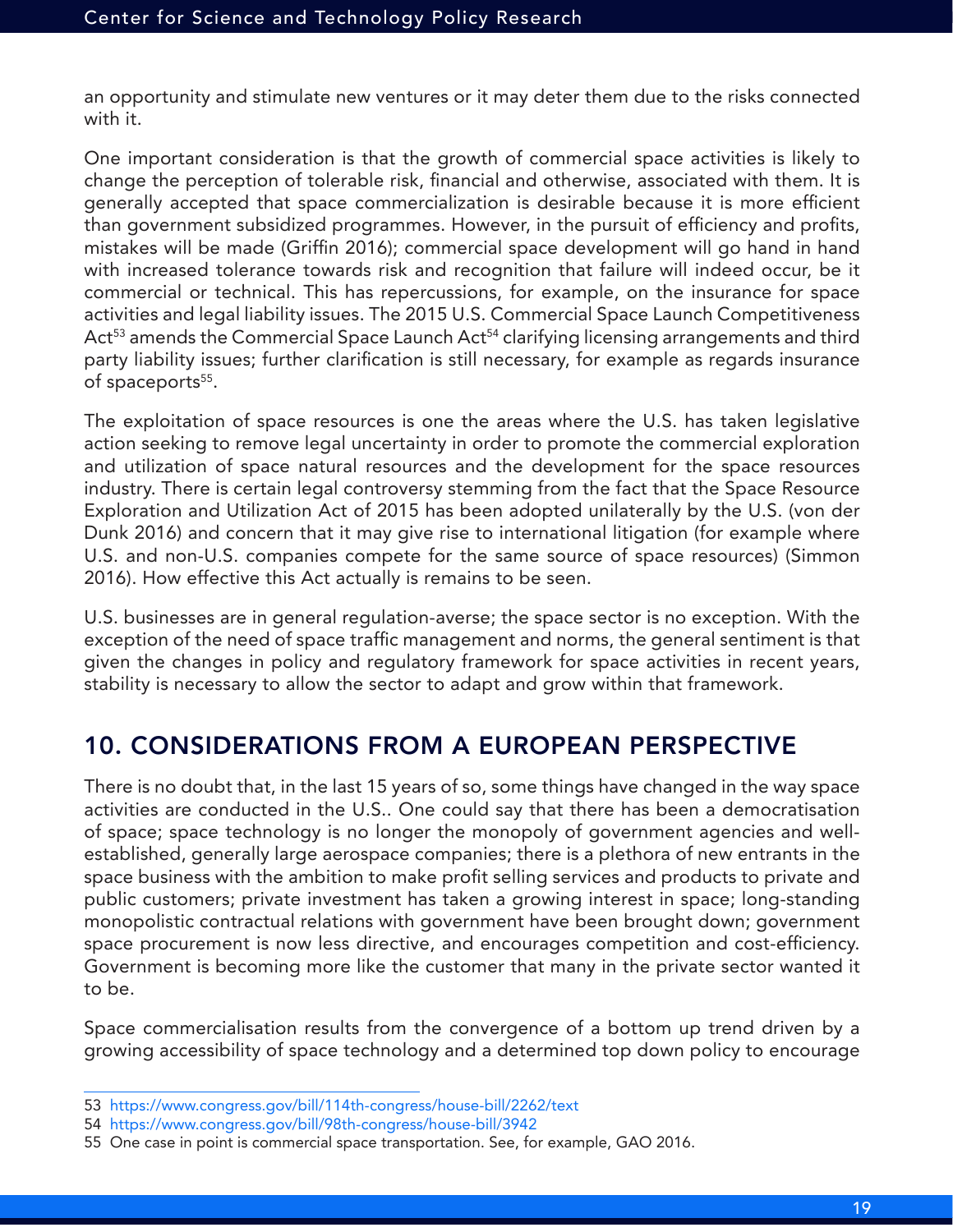a more market-oriented approach to space activities.

These changes are certainly not exclusive to the U.S.. The European space sector is experiencing similar trends. The European Commission adopted on October 26, 2016, a key policy document under the title *Space Strategy for Europe* (European Commission 2016a); in this document the Commission points out that *the overall international space context is changing fast: competition is increasing; new entrants are bringing challenges and new ambitions in space; space activities are becoming increasingly commercial with greater private sector involvement; and major technological shifts are disrupting traditional industrial and business models in the sector, reducing the cost of accessing and using space*.

What follows are considerations on the relevance of some of the salient findings in this report from a European perspective, notably in the light of the European Commission's *Space Strategy for Europe*.

#### *Public support to space commercial development*

One of the main foundations on which space commercialisation is being built in the U.S. is government funding. Federal support for space is the result of combined defence as well as civil scientific and economic considerations, which, in the U.S., are inextricably linked in a manner that, in Europe, are not.

There is no indication that the development of commercial space will entail a significant change in the strategic importance granted to space in the U.S. and that it may bring about a significant reduction in federal financial support for it. The expectation is rather that the development of commercial space, particularly in low Earth orbit, will allow NASA to shift its focus towards other areas, like deep space exploration, in the course of the next decade. This shift will continue to feed the development of commercial space. From a U.S. public policy standpoint, encouraging commercial space is not about spending less, it is about spending differently.

Commercial space will offer federal agencies a wider choice of services or products that may be contracted out to private suppliers. Government funding to maintain and develop the space industrial base represents, in the medium to long term, potential cost savings and efficiency gains.

From a European perspective, there are two immediate conclusions regarding space commercialisation that can be drawn from the U.S. example: the first is that public funding for space activities remains essential if Europe is to keep pace with space commercialisation in the U.S.; the second is that, beyond other security considerations, commercial space development would greatly benefit from increased synergies at a European level between the civil and defence space dimensions. In this last respect, the natural institutional environment for these synergies to be reinforced is the European Union, which has its own competence in space<sup>56</sup> as well as common foreign and security policy<sup>57</sup>, the latter including specific provisions on common foreign and defence policy.

The *Space Strategy for Europe* confirms the Commission's commitment to the financial

<sup>56</sup> See Article 189 of the Treaty on the Functioning of the European Union.

<sup>57</sup> See Title V of the Treaty on the European Union.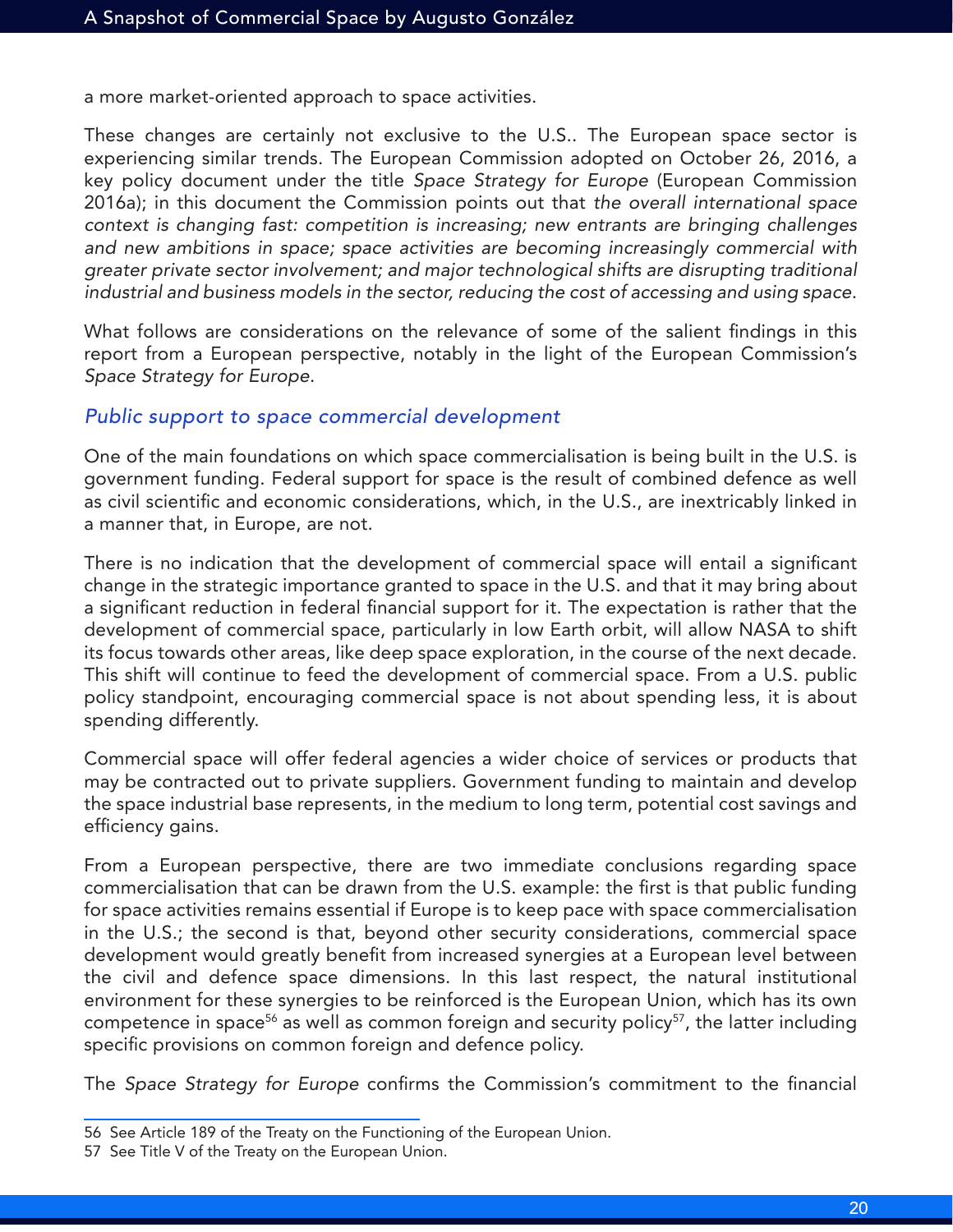stability and the strengthening of the EU space programmes – Copernicus, Galileo, EGNOS and the R&D space strand Horizon 2020 – and suggests avenues for further activity development, notably in the field of space situational awareness. The Strategy makes a strong case for the reinforcement of the synergies between civil and security space activities, pointing out that *most space technologies, infrastructure and services can serve both civilian and defence objectives. Although some space capabilities have to remain under exclusive national and/or military control, in a number of areas synergies between civilian and defence*  can reduce costs, increase resilience and improve efficiency. Reinforcing these synergies will be central to the European defence action plan presented by the European Commission and endorsed by Member States (European Commission 2016b).

#### *Private funding*

There is a generalised perception in Europe that access to private funding for space ventures is generally easier in the U.S. than in Europe. The same perception prevails among companies in the U.S. that have tried to venture across the Atlantic, namely that access to private funding is indeed more difficult in Europe than it is in the U.S..

The reality, however, is not monolithic on either side of the Atlantic. The Tauri Group report shows that there is a significant presence of private investors in the EU with a track record of investing in space start-ups. Europe venture capital is no longer a backwater that it once was and, surprisingly, as regards the ratio of exit value to capital commitments, European venture capital now outperforms the U.S. (Hixon 2016). Whether this evolution affects the space sector is another matter. The difficulty does not seem to be the lack of capital, but rather a different more conservative attitude towards the space sector in general and lower risk tolerance among European investors.

Access to funding in the U.S. for established small companies to scale up their businesses is not easy either, as the ongoing efforts referred to in section 3 demonstrate.

In the EU, there are ample funding opportunities being offered to start–ups and small and medium size companies (SMEs), including the COSME programme<sup>58</sup> and the Horizon 2020 R&D programme<sup>59</sup>. The European Commission's Startup Europe website<sup>60</sup> is an excellent starting point for companies in search of funding opportunities. In 2016, the EU took action with a view to reviewing existing legislation on European Venture Capital Funds and European Social Entrepreneurship Funds<sup>61</sup>, and thereby improving the accessibility to funds supporting young and innovative companies, or enterprises with the intention of generating positive social impact, which may include, in both cases, space sector companies.

However, specific measures are needed for the space sector. The *Space Strategy for Europe* outlines a series of measures aimed at creating *the right ecosystem and a favourable regulatory and business environment that incentivises the private sector to be more riskprone and encourages businesses to develop innovative products and services*. These measures include supporting space companies to scale up their business and facilitating

<sup>58</sup> http://ec.europa.eu/growth/smes/cosme\_en

<sup>59</sup> https://ec.europa.eu/programmes/horizon2020

<sup>60</sup> http://startupeuropeclub.eu

<sup>61</sup> http://ec.europa.eu/finance/investment/venture\_capital/index\_en.htm#maincontentSec1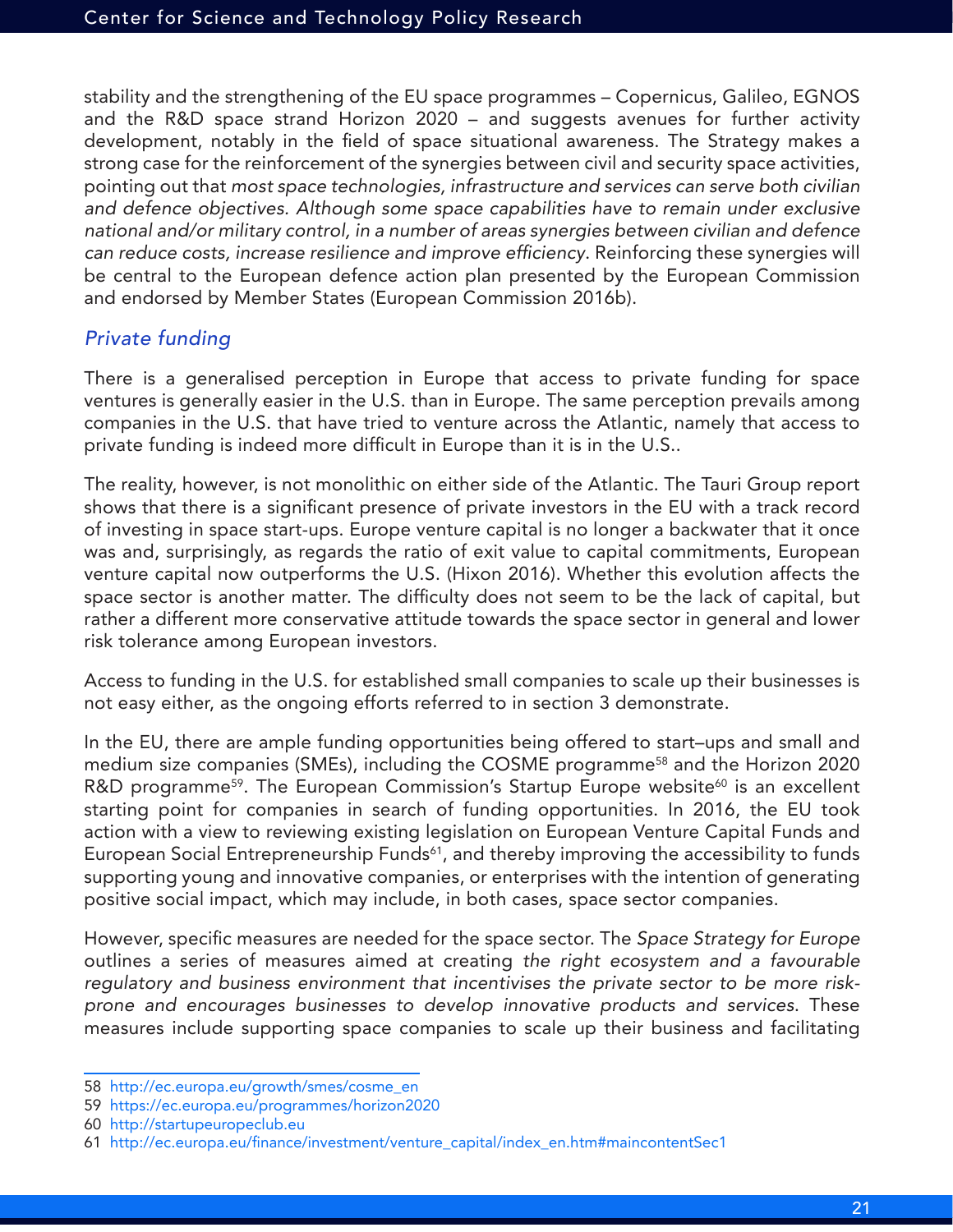access to finance for space, notably in the context of the Investment Plan for Europe<sup>62</sup> and Union funding programmes.

The European Commission also intends to *strengthen the use of innovative procurement schemes to stimulate the demand-side of innovation and explore new approaches to leverage private sector investments and partnerships with industry*.

In the same vein, the European Space Agency (ESA), in its recent Resolution *Towards Space 4.0 for a United Space in Europe*63, refers to *supporting private investment and entrepreneurship, in particular through start-ups and SME* as well as *promoting publicprivate partnership schemes that include the sharing of risks and rewards, prioritising preoperational space activities with a potential for industrialisation and commercialisation* as a means to optimise its industrial policy.

#### *Space exploration and science*

The real powerhouse for commercial space development in the U.S. is, unquestionably, federal-funded space exploration and more specifically the commercial space cargo and crew transportation system development. The whole launcher landscape in the U.S. has changed as a result of NASA's new approach to it and is affecting developments on a global scale, including Europe. NASA's investment in space exploration has been essential for the emergence of commercial space in this century through support for the design, development and testing of new technologies which have then been turned to the private sector.

NASA's funding for exploration and science missions and projects, including in novel areas such as asteroid mining, remains critical to the development of commercial space, favouring the emergence of new companies, and stimulating technological developments that are being transformed in marketable products and saving companies their own money in research.

ESA is leading European efforts in the field of space exploration and space science missions and the research linked to them is determinant in encouraging the development of commercial space in Europe. This is both a reality and a policy message that comes across strongly in ESA's resolution *Towards Space 4.0 for a United Space in Europe*.

Space research under Horizon 2020 has a very strong industrial orientation that the *Space Strategy for Europe* vows to sustain, maintaining a particular focus on the development of critical space components, systems and technologies that contribute towards the technological non-dependence of the European space industry and reinforce its capacity to respond to the challenges that those missions present. The *Space Strategy for Europe* also recognizes the need for space research to support new production processes as well as new manufacturing technologies that have been determinant in the emergence of commercial space contributing, in particular, to shortening time to market.

The importance of space exploration in the development of commercial space and as a

<sup>62</sup> https://ec.europa.eu/priorities/jobs-growth-and-investment/investment-plan\_en

<sup>63</sup> Resolution adopted at ESA Council meeting at Ministerial Level meeting of December 1st 2016 (ESA 2016).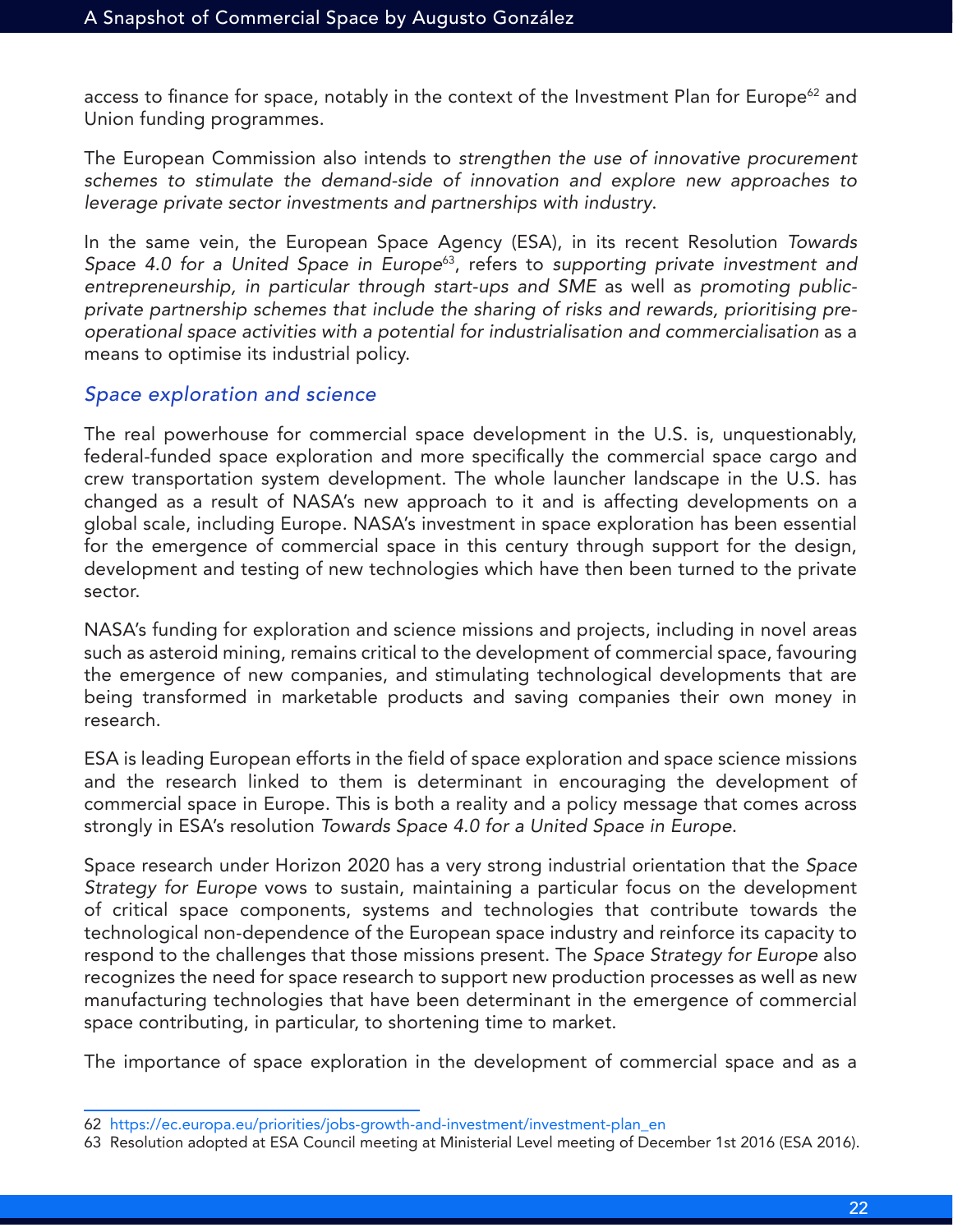source for technological innovation connects with the European Union's top priority on economic growth and employment and efforts to stimulate innovation. It would be natural for ESA and the EU to join forces in promoting further the potential for commercial space development of space exploration and science.

#### *Commercial space development outlook*

#### Launchers

In the U.S., changes in the launcher landscape were brought about by NASA's commercial space cargo and crew transportation system development, with NASA gradually behaving more like a traditional commercial customer with respect to launcher service acquisition. While developments in Europe are not identical to those in the U.S., they are equivalent in that the European Space Agency and Member States are committed to ensuring that European-built launchers, notably the future Ariane 6, maintain their competitive edge. This is to be achieved inter alia through a novel governance approach of the European launcher sector which includes greater sharing of responsibility, cost and risk by ESA and industry than has been the case in the past<sup>64</sup>. The emergence of the EU as a space actor and the launcher requirements generated by the EU Copernicus and Galileo constellations (30 satellites to be launched in the next 10 to 15 years) has turned the EU into the largest European institutional customer for launchers. In the *Space Strategy for Europe*, the European Commission vows to leverage the potential impact of its aggregate launcher demand in support of European reliable and cost-effective launch solutions.

There is no doubt that a greater commercial presence of a launcher giant like ULA, alongside that of ILS, Space X and other new entrants will affect the global launcher business stiffening competition and possibly bringing launcher costs further down, which is generally good news for the development of commercial space.

There are exciting prospects in commercial space development linked to the growth of the small satellites and CubeSats business, the increased demand of small and suborbital launchers linked to it and the likely surge of suborbital transportation for people and cargo. Europe is not foreign to these developments and the *Space Strategy for Europe* bids support to Member States, ESA and industry in developing low-cost access for small satellites, encouraging commercial markets for small launchers as well as commercial space flight and suborbital space tourism.

#### Satellite manufacturing

It was not within the scope of this study to explore in depth trends on satellite manufacturing, but rather collect impressions as to the prospects in this domain. What emerges from discussions is the perception that there is a strong potential for commercial development in small satellites, be it for remote sensing or telecommunications, including navigation tracking. This potential is driven by a virtuous circle of increasingly less expensive satellite development and launch as well as a growing demand for cheaper and more readily available data from space.

<sup>64</sup> http://www.esa.int/Our\_Activities/Launchers/Launch\_vehicles/Ariane\_6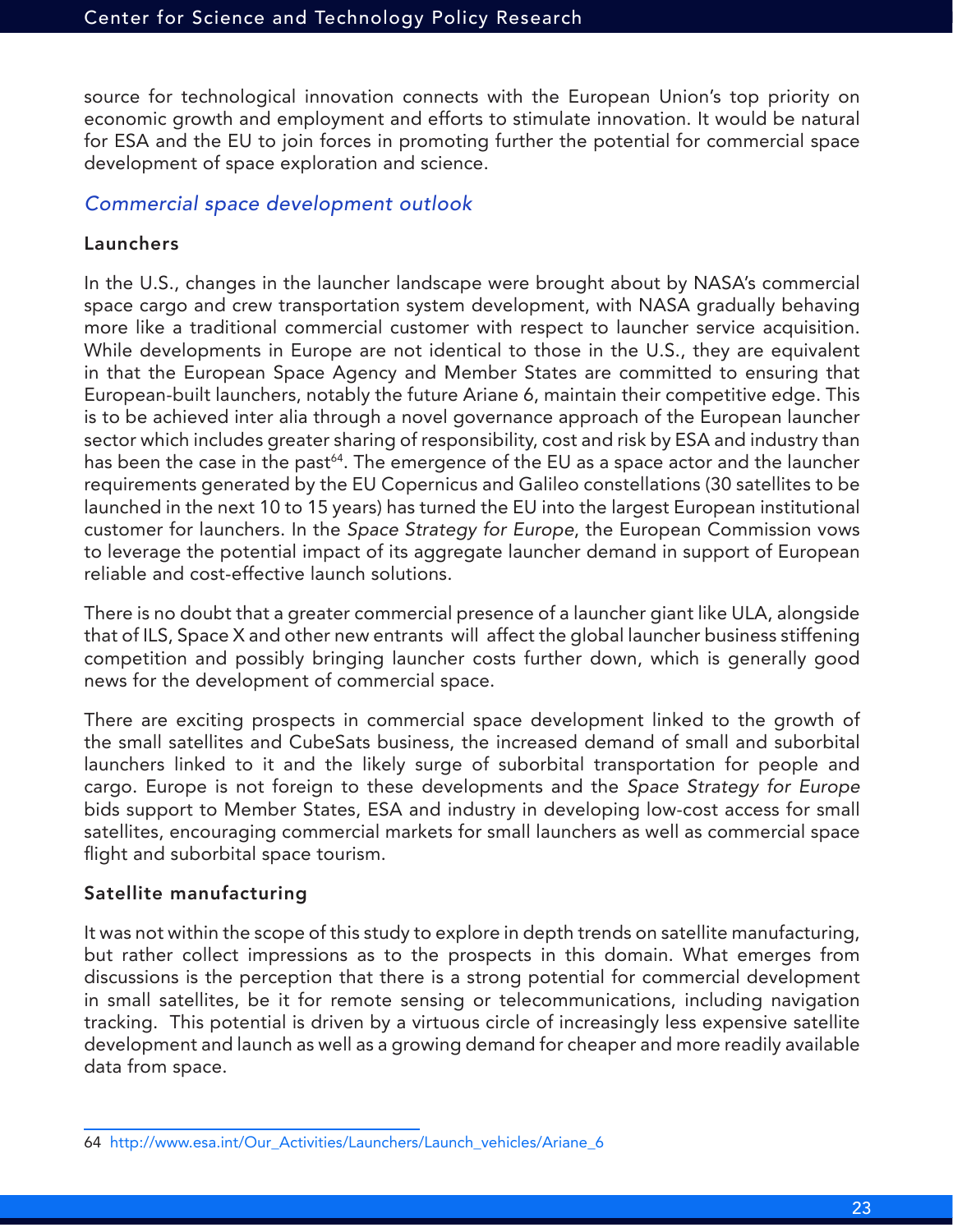In so far as remote sensing is concerned, there is in the U.S. a growing interests in temporal resolution (favouring the recourse to larger constellations and smaller satellites), which is not to say that high precision remote sensing is in decline. There seems to be a consensus regarding the good prospects of telecommunications satellite manufacturing, including in order to cater for the ever growing possibilities offered by GNSS-enabled tracking applications.

There are similar echoes in Europe regarding the prospects for small satellite manufacturing. The *Resolution on ESA programmes: outlook and way forward*65, acknowledges that *as reliance on satellites and the services they offer continues to grow, […] the number of*  spacecraft in orbit around the Earth is increasing substantially, a phenomenon which will *be stimulated further by the expanding commercial use of space, the growing interest in CubeSats and nanosats, and the potential arrival of mega-constellations*.

The European Commission's *Space Strategy for Europe* points out the increase in space activity fuelled by the reduced costs of developing and launching satellites and underlines the need to facilitate low-cost access to small satellites. The Strategy emphasises the role of satellite communications to improve connectivity for Europe's digital society and economy and bids support to promote the efficient and demand-driven use of satellite *communications, so as to foster ubiquitous connectivity in all Member States*.

#### Space downstream market development

Europe and U.S. share the perception that there is an enormous potential in the development of the downstream market, data analysis and interpretation, GNSS localization and timing services; both sides of the Atlantic are particularly upbeat regarding market prospects for geospatial industries providing interpretative services which combine data from multiple sources (be it remote or in situ) with positioning services. These prospects go hand in hand with public policy efforts to ensure ease of access to and use of big data volumes.

Europe is ahead of the game with regards to identification of users' needs and bridging the gap between the demand and the supply side. Public and private users' needs have been engrained at every stage of the development of programmes like Copernicus and Galileo, including the downstream service and application development and is central to the entire European Commission's *Space Strategy for Europe*, while in the U.S., the general sentiment is that not enough is being done in this respect.

The *Space Strategy for Europe* states that the Commission's aim is to optimise the benefits *that space brings to society and the wider EU economy. Achieving this means boosting demand among public and private users, facilitating access to and use of space data, and stimulating the development and use of innovative downstream applications. It also means ensuring the continuity and user-driven development of EU space programmes*. Such aim is largely shared by the EU and ESA, as their October 26, 2016, *Joint Statement on Shared*  Vision and Goals for the Future of Europe in Space reflects<sup>66</sup>.

<sup>65</sup> Resolution adopted at ESA Council meeting at Ministerial Level meeting of December 1st 2016 (ESA 2016). 66 http://www.esa.int/About\_Us/Welcome\_to\_ESA/Shared\_vision\_and\_goals\_for\_the\_future\_of\_Europe\_in\_ space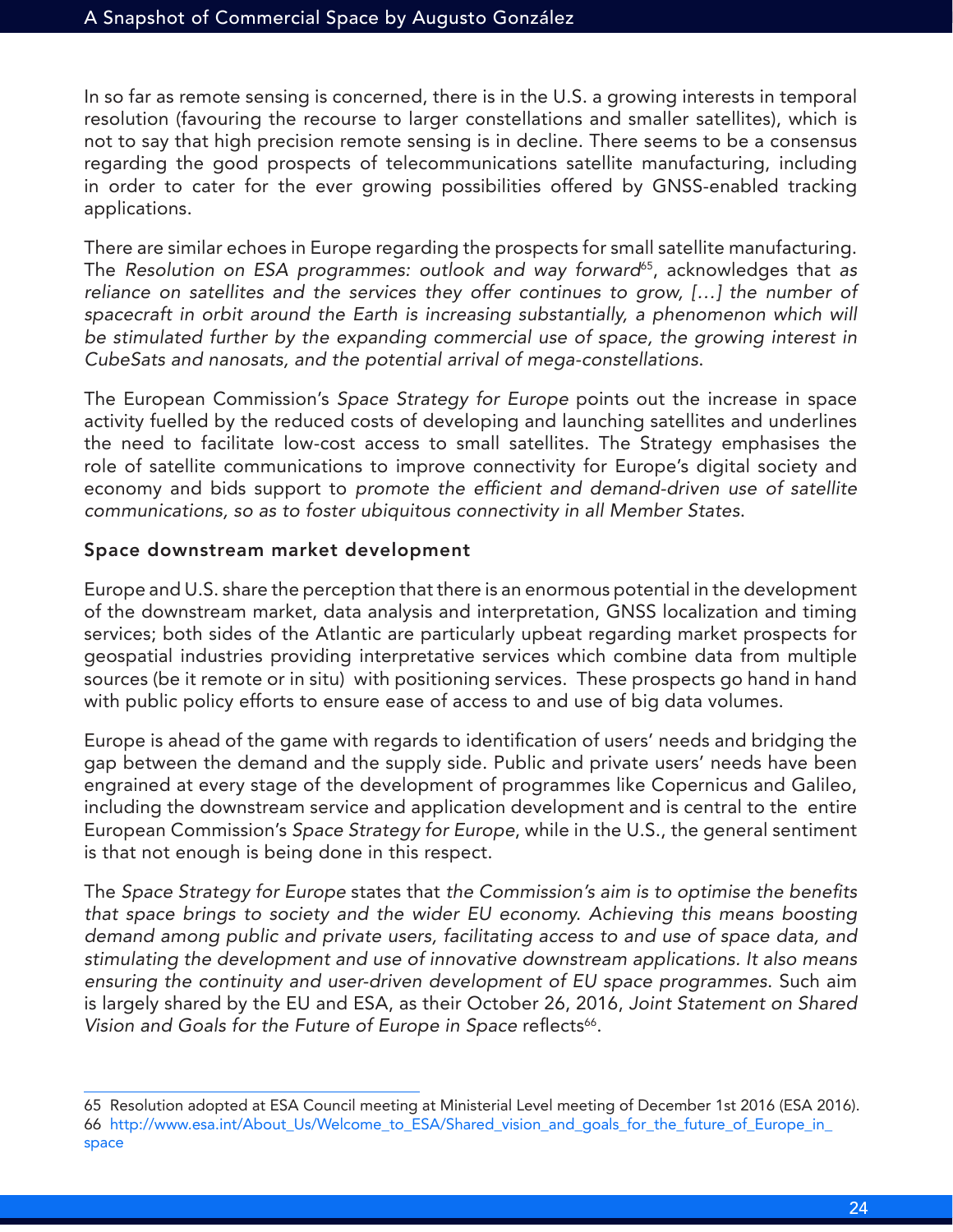#### Space resources

There is growing interest in the U.S. regarding space mining. The acquisition of space resources is perhaps not as remote as it sounds and a number of companies have emerged that believe in the market potential of mining for space resources. In 2015, the U.S. adopted the Space Resource Exploration and Utilization Act, with a view to setting a national legal framework for U.S. companies wishing to do business in this domain. One European country, Luxembourg, has taken action to become an international hub for space mining companies. The European Space Agency has taken a hands-off approach in this matter<sup>67</sup>, at least for now. At EU institutional level, the European Commission and the European External Action Service do recognize that there may be international legal issues around space mining that may test the limits of existing UN space conventions. If current trends regarding space resources prove to be sustained over time, Europe will have to devote greater attention to the technological, economic as well as the legal aspects linked to this activity in order to keep pace with developments in the U.S..

#### *Universities involvement in space*

Leading research universities and government funding provide industry the brain power and financial fuel for the development of commercial space in the U.S.. Needless to say, private investment is also key to such development, but it comes afterwards. Leading research universities have been determinant for making space-grade technology developed with government funding accessible to industry, big and small, thus facilitating access of new entrants to the space sector and bringing down barriers between space and non-space industry. Graduates from these universities join industry or government agencies having acquired not only scientific and technological knowledge but also hands-on experience in all phases of space missions, from design to operations. Strong university/industry partnerships bring down space research and development costs for industry, fuel innovation and build professional pathways for talented graduates.

Europe is well aware of the importance of University education for space development and numerous industry/university partnerships do exist at national and European level. Both ESA and the EU have encouraged these partnerships under various schemes, notably under the space strands of the EU R&D framework programmes.

However, speaking from personal experience, there is nothing comparable in Europe to the intense, structural for-space university/industry/government collaboration that I have witnessed in the U.S..

ESA's resolution *Towards Space 4.0 for a United Space in Europe* does acknowledge the importance of greater *cooperation between academic institutions and research establishments together with industry and end-users, in order to allow for uninterrupted,*  rapid development from idea to product or service and sustain competitiveness in an efficient *manner*, and the need to ensure availability of skilled staff *including through exchanges of personnel and secondments to and from industry, academia and other national and European institutions*.

<sup>67</sup> See European Space Agency's Director-General's quote in the article by de Selding (2016).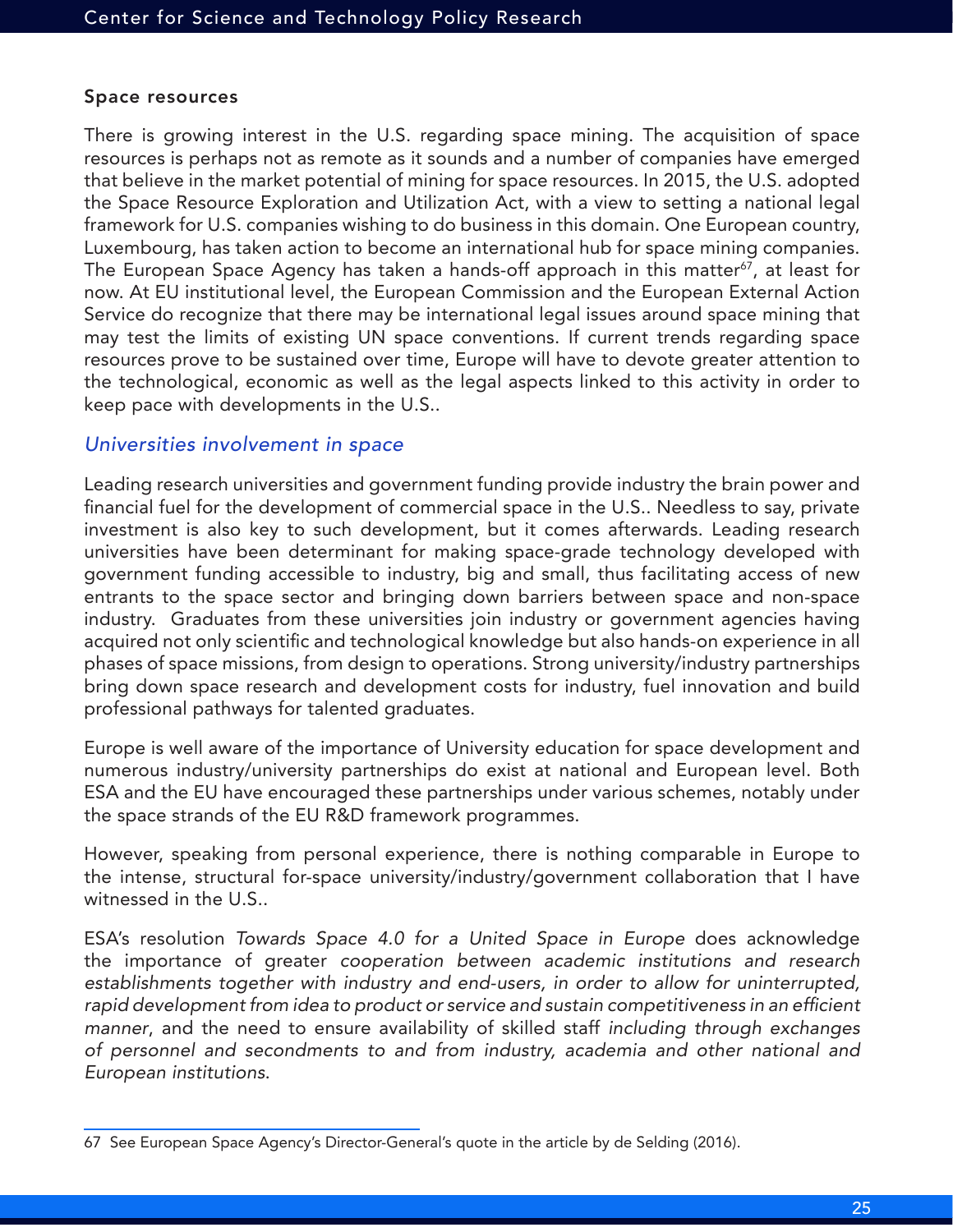In its *Space Strategy for Europe*, the European Commission envisages launching, as part of the New Skills Agenda for Europe, *a dedicated sector skills alliance for space/Earth observation gathering key stakeholders from industry, research, universities and public authorities to tackle new skills requirements in the sector*. In that context, and as other EU institutions engage in the discussion of the strategy proposed by the Commission, it may be worth exploring the potential for a dedicated, EU for-space university/industry cooperation scheme that builds on the combined, highly successful traditions of EU programmes supporting curriculum development, student and researcher mobility as well as industry placements in the framework of transnational consortia.

#### *For-space lobbying*

Although the U.S. state-*versus*-federal reality is not directly transposable to Europe, there is perhaps inspiration to be found in the way states lobby the federal level in support of space sector interests. The same can be said about networking and the important part it plays in facilitating business contacts, notably new entrant industry access to contracts, for-space awareness-raising among policy makers and reinforcing connections among the whole spectrum of space stakeholders, including actual and potential private investors.

There is, however, no one size fits all approach and the diverse reality at European and national levels require multiple-design approaches and formats. The key points here are, on one hand, that the defence of space interests requires constant attention and a persistent, concerted effort by all stakeholders and, on the other hand, that, like in any other activity sector, nothing works better than face to face contacts and human interaction. It is worth noting that in the *Space Strategy for Europe*, the European Commission does recognise the need to undertake such effort, and in particular bids support to *awareness-raising and*  outreach activities to inform the space industry and local financial intermediaries about the *opportunities offered by EU initiatives and programmes*.

#### *Regulatory aspects*

From a regulatory standpoint, commercial space development has been determinant in bringing about ITAR reform. While there was a consensus that ITAR was excessively restrictive, U.S. companies are in general satisfied with the current reform and tend to perceive obstacles to international trade or to international collaboration as inherent to space activities. This complaisant attitude regarding international trade can be partly explained because of the relatively lower importance that international trade represents for U.S. space companies than it does for their European competitors. Europe does perceive a need to ensure a level playing field and greater convergence as regards dual use export controls, as the European Commission *Space Strategy for Europe* points out.

Notwithstanding this seemingly different take on international trade, Europe and the U.S. share similar concerns regarding the need to ensure the sustainability and safety of space activities. Transatlantic collaboration will be crucial in dealing with issues such as the development of international space standards, space traffic management or legal issues linked to the exploitation of space resources.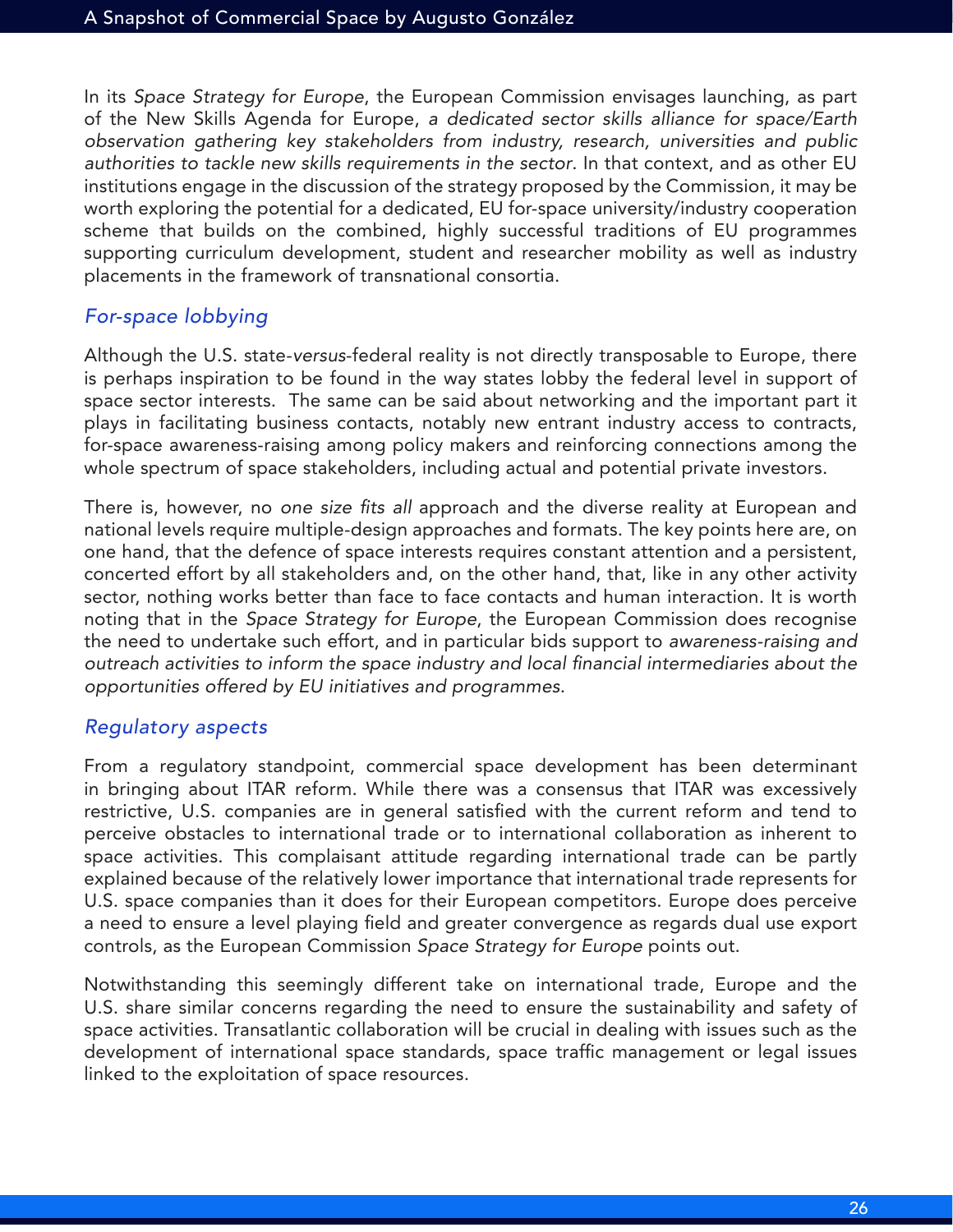# 11. CLOSING REMARKS

Against the backdrop of an evolving space sector, space development in the U.S. remains unquestionably and critically dependent on combined space exploration, space science and space-related defence government funding, including as a means to leverage private investment. However, there has been a key shift in government procurement approach – now driven by competitive considerations - that is fuelling commercial space activity to a degree never seen before.

Tapping the full upstream and downstream economic potential of space is central to current European space policy, alongside societal and strategic considerations. While Europe is devising its own policy recipes to achieve this, it is worthwhile to keep in sight and perhaps find inspiration in certain key aspects that contribute to the U.S. dynamic commercial space development, such as the commercial dimension of space exploration and science, the synergies between space civil and defence components, the deeply rooted, structural collaboration between university and industry and the open mindedness towards the commercial potential of activities such as space resources.

# ACKNOWLEDGEMENTS

I would like to express my gratitude to Drs Max Boykoff, Abby Benson and Joseph Jupille and to all the wonderful people at the Center for Science and Technology Policy Research of the University of Colorado; to Maj. Gen. (Ret.) Jay Lindell, of the Colorado Office for Economic Development and International Trade; to Vicky Lea, of the Metro Denver Economic Development Corporation; and to Dr Michael Simpson, of the Secure World Foundation. My gratitude goes also to Jean-Luc Bald, EU Delegation in Washington D.C., and to all the individuals, referenced or not in this report, who generously shared their time and views with me.

# REFERENCES

Abbud-Madrid, Angel (2016). Personal interview, November 30.

Abdalati, Waleed (2016). Personal interview, September 6.

Bolden, Jr., Charles F. (2016). Speaker at American Institute for Aeronautics and Astronautics Forum and Exposition, Long Beach, California, September 13.

Busalacchi, Antonio (2016). Personal interview, August 22.

Cheetham, Bradley (2016). Personal interview, August 25.

Colorado Office of Economic Development & International Trade (2016). Advanced Industry Aerospace. Retrieved from: http://choosecolorado.com/wp-content/uploads/2016/06/CO-Aerospace-Profile. pdf.

CSC 2016. Colorado Space Coalition meeting discussions, September 23.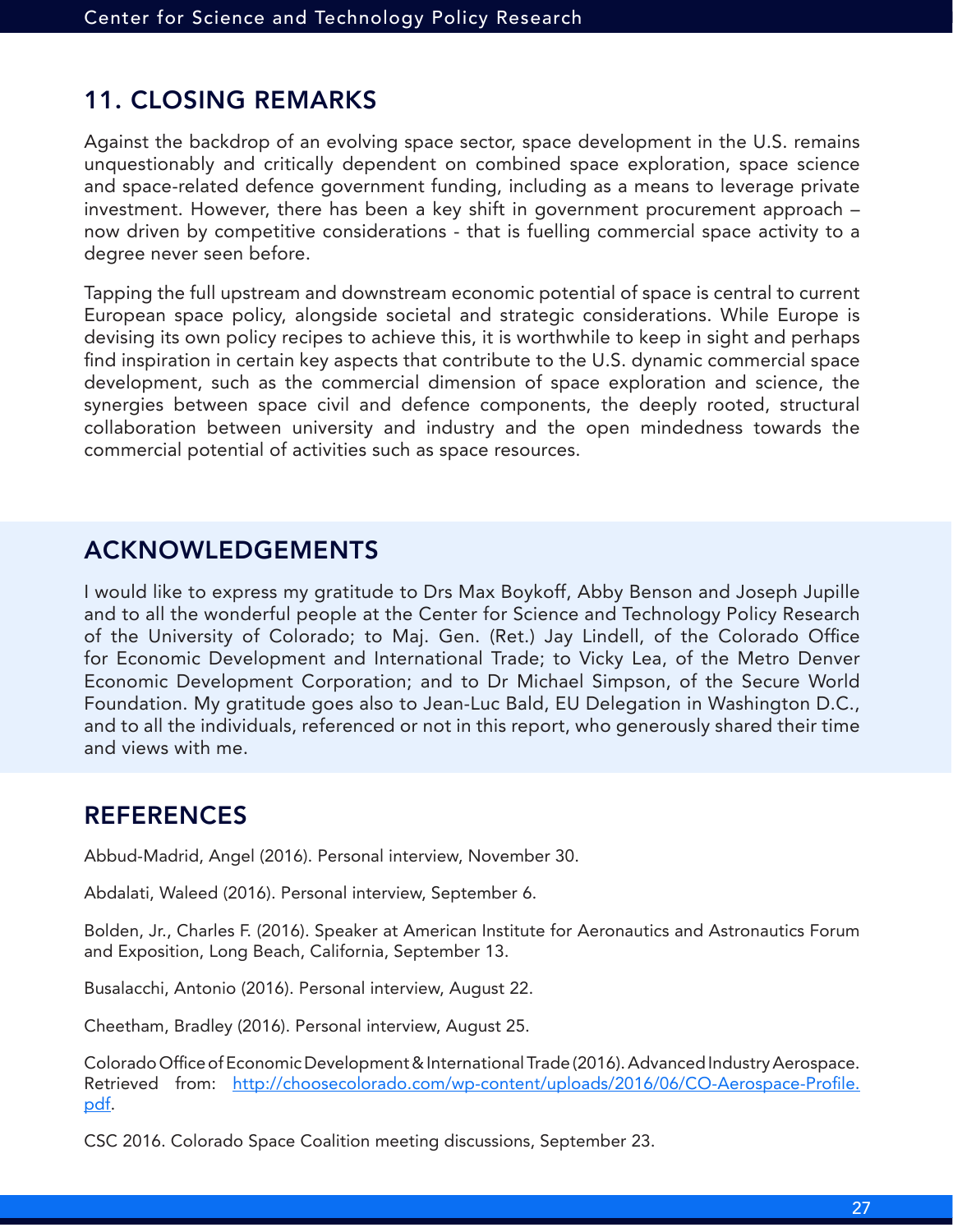de Selding, P. B. (2016). Luxembourg invests to become the 'Silicon Valley of space resource mining'. *Space News*. Retrieved from: http://spacenews.com/luxembourg-invests-to-become-the-siliconvalley-of-space-resource-mining.

ESA (2016). Resolutions and main decisions. European Space Agency Council meeting at ministerial level, December 1-2. Retrieved from: http://esamultimedia.esa.int/docs/corporate/For\_Public\_ Release\_CM-16\_Resolutions\_and\_Decisions.pdf.

Euroconsult (2015). Government Investment in Space to Top \$80 Billion by 2024. *SpaceRef*, October 28. Retrieved from: http://www.euroconsult-ec.com/node/306.

European Commission (2016a). Space Strategy for Europe. Retrieved from: http://ec.europa.eu/ growth/tools-databases/newsroom/cf/itemdetail.cfm?item\_id=8975&lang=en.

European Commission (2016b). European Defense Action Plan, December 15. Retrieved from: http:// ec.europa.eu/news/2016/12/documents/defence\_euco\_dec\_2016.pdf.

FAA (2015). Federal Aviation Administration – Center of Excellence for Commercial Space Transportation, Commercial Space Transportation Research Roadmap. Retrieved from: http://www. coe-cst.org/core/scripts/wysiwyg/kcfinder/upload/files/2015-12-15%20Updated%20Research%20 Roadmap%20Report.pdf.

Foust, J. (2016). Two companies win first NOAA commercial weather contracts. *Space News*, September 15. Retrieved from: http://spacenews.com/two-companies-win-first-noaa-commercialweather-contracts.

French, Richard (2016). Telephone conference, November 10.

Gail, William (2016). Personal interview, October 5.

GAO (2016). Commercial Space Launch Insurance, Views Differ on Need for Change to Insurance Approach but Clarification Is Needed. Government Accountability Office, November 22. Retrieved from: http://www.gao.gov/products/GAO-17-88.

GNSS (2015). GNSS Market Report, Issue 4, European Global Navigation Satellite Systems Agency. Retrieved from: https://www.gsa.europa.eu/system/files/reports/GNSS-Market-Report-2015issue4\_0.pdf.

Griffin, Paul (2016). Speaker at the American Institute for Aeronautics and Astronautics Forum and Exposition, Long Beach, California, September 13.

Grush, L. (2016). Exclusive: White House makes a big bet on small satellites. *The Verge*. Retrieved from http://www.theverge.com/2016/10/21/13352166/white-house-small-satellite-revolutioninitiative-nasa.

Harford, Steve (2016). Personal interview, October 4.

Hixon, T. (2016). On A Key Measure, European Venture Capital Now Out-Performs The U.S., *Forbes*. Retrieved from: http://www.forbes.com/sites/toddhixon/2016/06/23/on-a-key-measure-europeanventure-capital-now-out-performs-the-u-s/#18b22b08665d.

Hubbard, S. (Ed.) (2016). Special Issue on a Near-Term, Low-Cost Base on the Moon. *New Space*, Volume 4.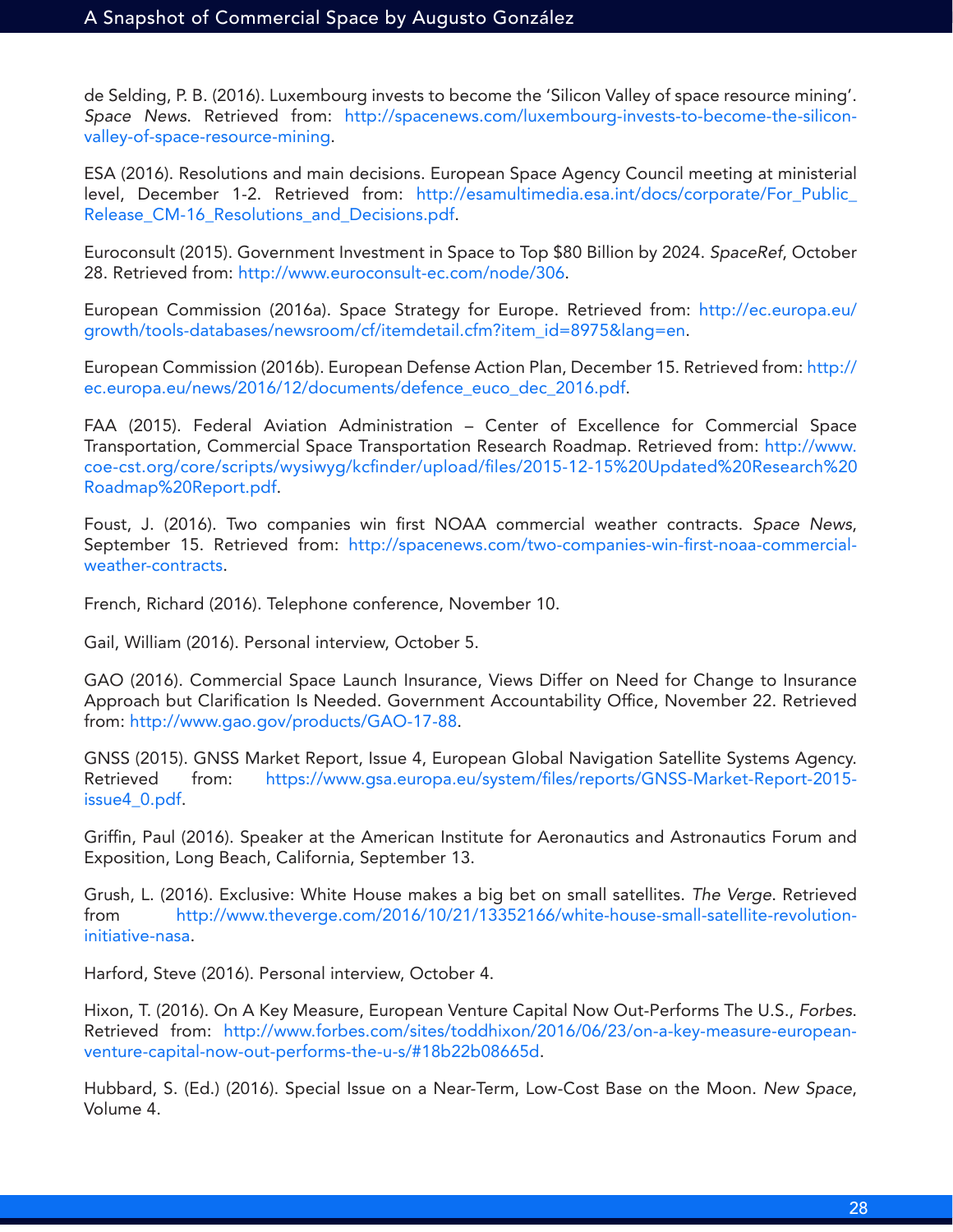Johansson, Edgar (2016). Guided visit to Laboratory for Atmospheric and Space Physics (LASP), November 10.

Juverston, Steve (2016). Speaker at the American Institute for Aeronautics and Astronautics Forum and Exposition, Long Beach, California, September 13.

Kappes, Branden (2016). Personal interview, December 13.

Kennedy, Stanley (2016). Personal interview, October 18.

Larson, K. D. (2014). Mining asteroids and exploiting the new space economy. *Wall Street Journal*, August 21. Retrieved from http://www.wsj.com/articles/dean-larson-mining-asteroids-and-exploitingthe-new-space-economy-1408662987.

Lea, Vicky (2016). Personal interview, September 9.

Lewis, John S. (2015). *Asteroid Mining 101: Wealth for the New Space Economy*. Moffett Field, California: Deep Space Industries, Inc.

Lewis, John. S. (1996). *Mining the Sky: Untold Riches from the Asteroids, Comets, and Planets*. Helix Books, Reading, Mass.: Addison-Wesley Pub. Co.

Lindell, Jay (2016a). Personal interview, August 17.

Lindell, Jay (2016b). Telephone interview, December 16.

Lockheed Martin (2016). Lockheed Martin, University of Colorado Boulder Create Multi-Million-Dollar Partnership. *Lockheed Martin Press Release*, August 25. Retrieved from: http://www.lockheedmartin. com/us/news/press-releases/2016/august/ssc-space-goesr1.html.

Mazzucato, M.; Robinson, D. K. R. (2016). Lost in Space? NASA and the changing private ecosystem in space. *SWPS 2016-20*, November 8. Retrieved from: https://papers.ssrn.com/sol3/papers. cfm?abstract\_id=2866430.

Metro Denver Economic Development Corporation (2016). Aerospace: Colorado industry cluster profile. Retrieved from: http://www.spacecolorado.org/media/599723/Aerospace\_2015\_CO\_012116. pdf.

Miller, Kevin (2016). Personal interview, August 31.

Muro, M., D. Saha, K. Fikri, J. Lee, and N. Marchio (2013). Launch! Taking Colorado's Space Economy to the Next Level. Retrieved from https://www.brookings.edu/research/launch-taking-coloradosspace-economy-to-the-next-level.

NASA (2014). Emerging Space - The evolving landscape of 21st century American spaceflight. National Aeronautics and Space Administration, Office of the Chief Technologist. Retrieved from: https://www.nasa.gov/sites/default/files/files/Emerging\_Space\_Report.pdf.

Oliver, Jim (2016). Unmanned Aircraft Systems Colorado Meeting, September 28.

O'Neil, Jeff (2016). Videoconference, October 17.

Peeters, W. (2010). *Challenges for the New Space Economy, Space Commerce. The inside Story by the People Who are making it Happen* (pp. 37-39). United States: Aerospace Technology Working Group.